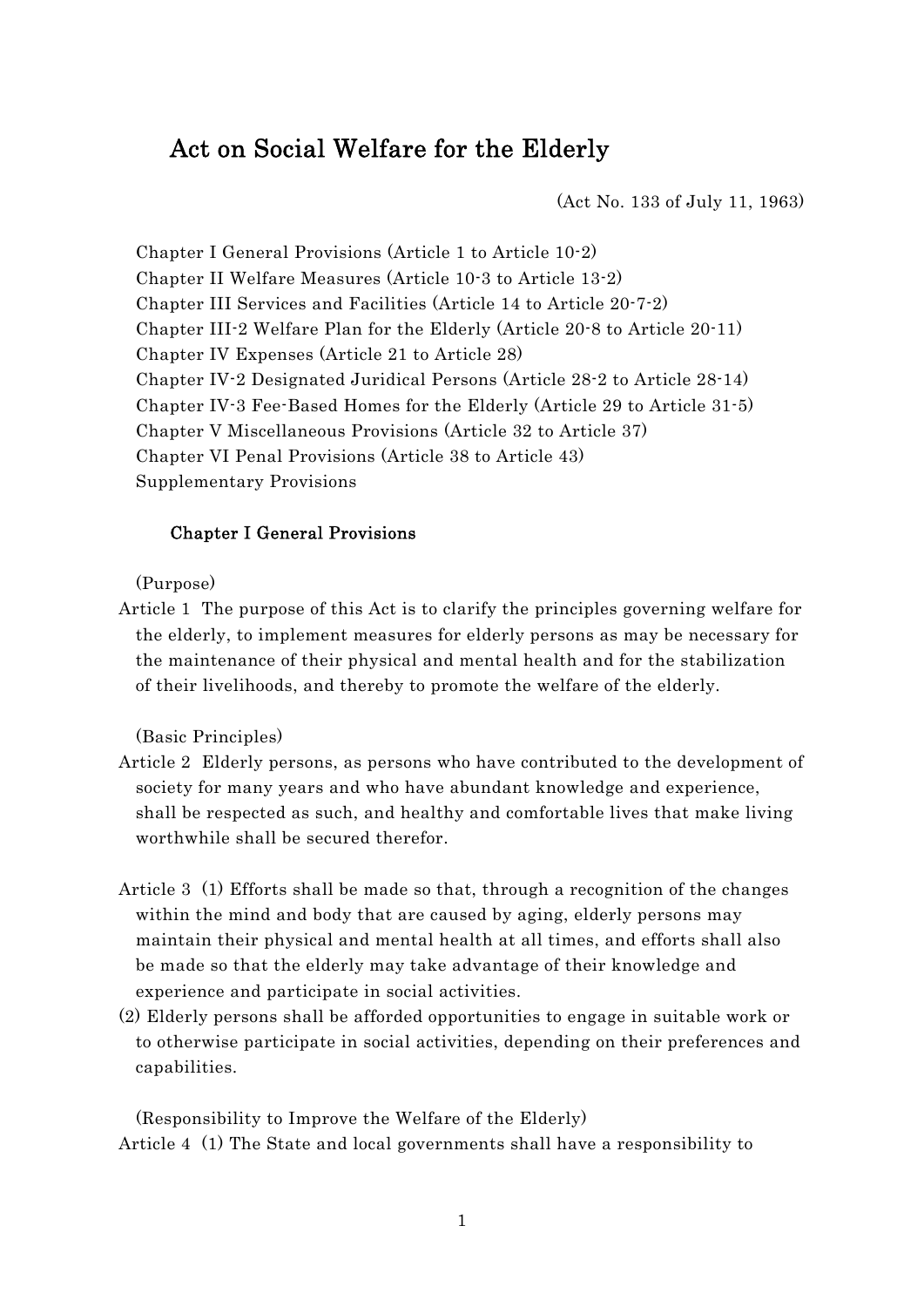promote the welfare of the elderly.

- (2) The State and local governments shall, in implementing policy measures related to the welfare of the elderly, pay due regard so that such policy measures embody the basic principles set forth in the preceding two Articles.
- (3) A person who carries out services that directly affect the lives of elderly persons shall, in carrying out such services, endeavor to improve the welfare of the elderly.
- Article 5 (1) A senior citizens' day and senior citizens' week shall be stipulated, with the objective of widening citizens' interest in and understanding toward the welfare of the elderly and motivating elderly persons to pursue better lives.
- (2) Senior citizens' day shall be September 15, and senior citizens' week shall be the period from September 15 through September 21.
- (3) The State shall endeavor to implement projects on senior citizens' day, which shall be fit for the purpose thereof. The State and local governments shall encourage senior citizens' organizations and any other parties to implement programs appropriate to the purport of senior citizens' week during said week.

(Definitions)

- Article 5-2 (1) The term "in-home elderly support services" as used in this Act collectively means an in-home elderly nursing care services, elderly daycare services, short-term in-patient services for the elderly, multifunctional longterm care services in a small group home, and daily support services for dementia patients in communal living situations.
- (2) The term "in-home elderly nursing care services" as used in this Act means services to provide nursing care, such as that for bathing, using the restroom, meals, and any other services as prescribed by Ordinance of the Ministry of Health, Labour and Welfare as being a necessary accommodation to the daily activities of a person for whom the measures set forth in Article 10-4, paragraph (1), item (i) have been implemented, a person covered by the allowance for long-term in-home care services in relation to long-term domiciliary care, the allowance for community-based, long-term care services in relation to long-term overnight domiciliary care, or the long-term preventative care services allowance in relation to domiciliary services for long-term preventative care as provided for in the Long-Term Care Insurance Act (Act No. 123 of 1997) or of any other person prescribed by Cabinet Order, at such person's own home.
- (3) The term "elderly daycare services" as used in this Act means services to provide accommodation, such as that for bathing, using the restroom, meals, functional training and guidance on nursing care methods, and other services as prescribed by Ordinance of the Ministry of Health, Labour and Welfare, for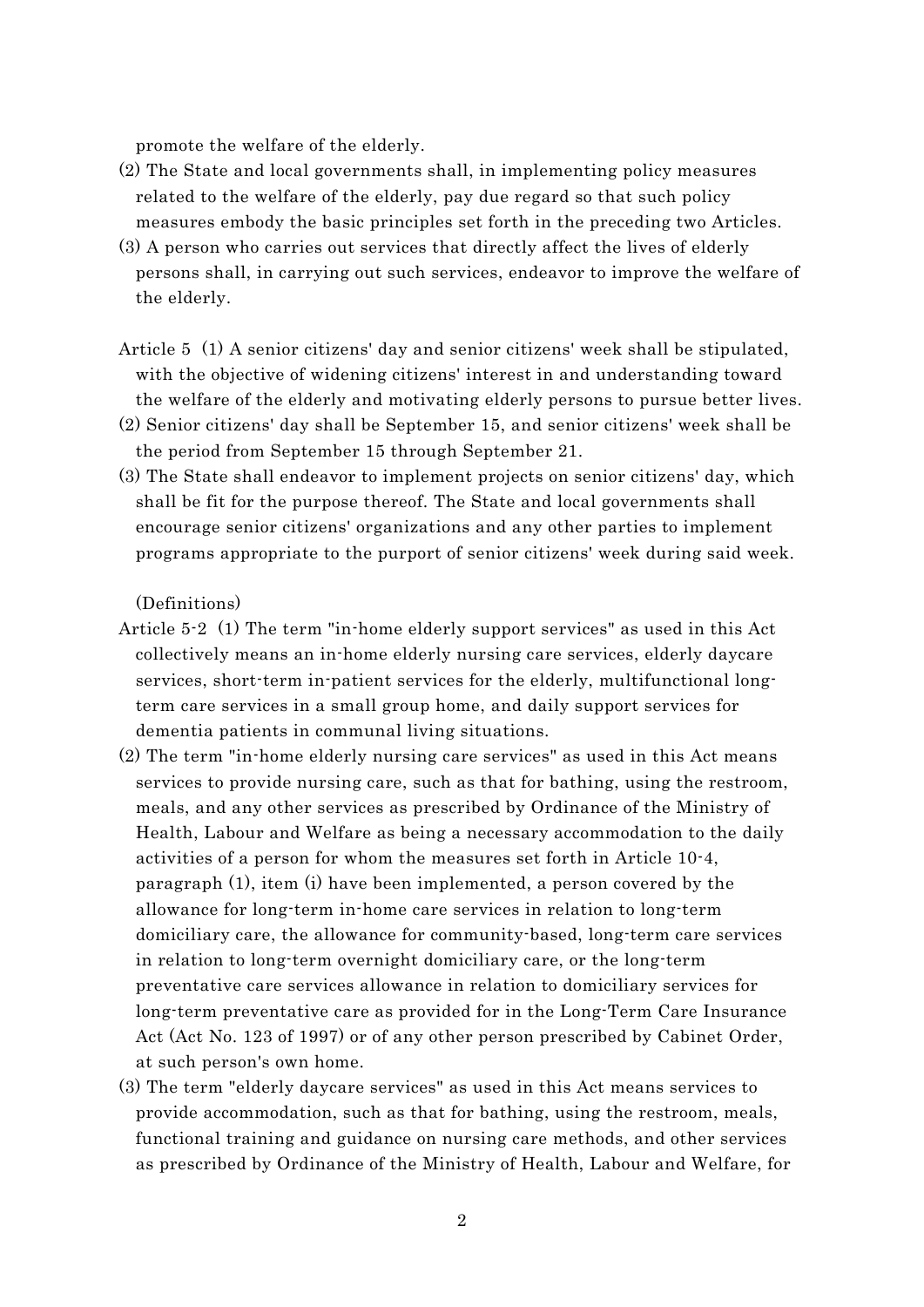a person for whom the measures under Article 10-4, paragraph (1), item (ii) have been implemented, for a person covered by the allowance for long-term inhome care services in relation to long-term outpatient day care, the allowance for community-based long-term care services in relation to long-term outpatient care for dementia patients, the long-term preventative care services allowance in relation to long-term outpatient preventative care or allowance for community-based long-term preventative care services in relation to longterm preventative care for dementia outpatients as set forth in the Long-Term Care Insurance Act or for any other person prescribed by Cabinet Order (including his/her actual caregivers), by allowing such person to regularly go to an intensive care home for the elderly or any other facility prescribed by Ordinance of the Ministry of Health, Labour and Welfare.

- (4) The term "short-term in-patient services for the elderly" as used in this Act means services to provide accommodation for a person for whom the measures under Article 10-4, paragraph (1), item (iii) have been implemented, a person covered by the allowance for long-term in-home care services in relation to a short-term in-patient admission within long-term daily care, the long-term preventative care services allowance in relation to a short-term in-patient admission within daily long-term preventative care as set forth in the Long-Term Care Insurance Act, or for any other person as prescribed by Cabinet Order, by allowing his/her short-term in-patient admission to an intensive care home for the elderly or any other facility prescribed by Ordinance of the Ministry of Health, Labour and Welfare for a short term, as well as services to care for such persons.
- (5) The term "multifunctional long-term care services in a small group home" as used in this Act means services to provide nursing care, such as for bathing, using the restroom, meals, and any other services that are necessary accommodations for daily life as prescribed by Ordinance of the Ministry of Health, Labour and Welfare, and to provide functional training, for a person for whom the measures set forth in Article 10-4, paragraph (1), item (iv) have been implemented, a person covered by the allowance for community-based long-term care in relation to multifunctional long-term care in a small group home, or the allowance for community-based long-term preventative care in relation to multifunctional long-term preventative care in a small group home as provided for in the Long-Term Care Insurance Act, or for any other person prescribed by Cabinet Order, at his/her home, by having him/her regularly visit care services facilities as specified by Ordinance of the Ministry of Health, Labour and Welfare, or by having him/her stay at such facilities for a short term, in accordance with factors such as his/her mental and physical condition and his/her environment, and based on his/her own election.
- (6) The term "daily support services for dementia patients in communal living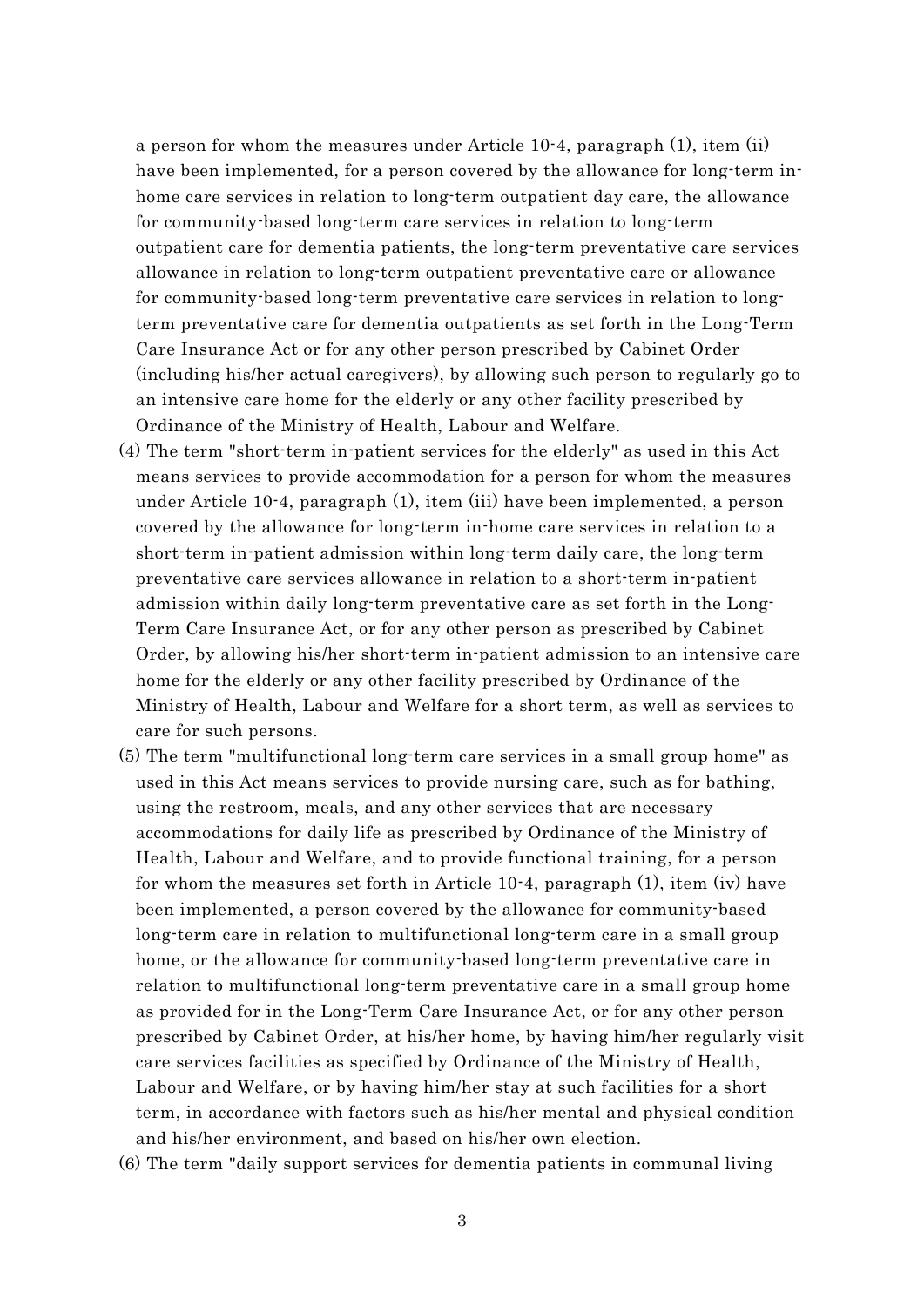situations" as used in this Act means services to provide support, such as for bathing, using the restroom, meals, and any other support for the daily activities of a person for whom the measures set forth in Article 10-4, paragraph (1), item (v) have been implemented, or for a person covered by the allowance for community-based long-term care services in relation to long-term daily care for dementia patients in communal living situations or the allowance for community-based long-term preventative care services in relation to longterm preventative care for dementia patients in communal living situations as set forth in the Long-Term Care Insurance Act, or for any other person prescribed by Cabinet Order, at a communal residence where such persons to live.

Article 5-3 The term "welfare facility for the elderly" as used in this Act means, collectively, an elderly daycare center, short-term in-patient facility for the elderly, nursing home for the elderly, intensive care home for the elderly, lowcost home for the elderly, welfare center for the elderly and long-term care support center.

(Parties in Charge of Implementing Welfare Measures)

- Article 5-4 (1) Welfare measures as set forth in Article 10-4 and Article 11 for a person who is 65 years of age or older (including a person who is under 65 years of age but who is found to have special needs; the same shall apply hereinafter) or a person who actually takes care of him/her (hereinafter referred to as a "caregiver") shall be implemented by the municipality in which he/she resides, in cases where he/she has a residence, or by the municipality of the place where he/she actually lives, in cases where he/she has no residence or where his/her residence is unknown; provided, however, that with regard to a person who is 65 years of age or older who has been accommodated in a facility pursuant to the provisions of Article 11, paragraph (1), item (i) or (ii) of this Act or the proviso to Article 30, paragraph (1) of the Public Assistance Act (Act No. 144 of 1950), such measures shall be implemented by the municipality where such person had a residence before entering the accommodation facility, in cases where he/she had a residence, or by the municipality in which such a person was living before entering the accommodation facility, in cases where he/she did not have a residence before entering the accommodation facility or where his/her residence was unknown.
- (2) A municipality shall, in connection with the enforcement of this Act, perform the functions listed in the following items:
	- (i) to endeavor to gain information on the actual status of welfare for the elderly as necessary; and
	- (ii) to provide the necessary information and counseling and to carry out any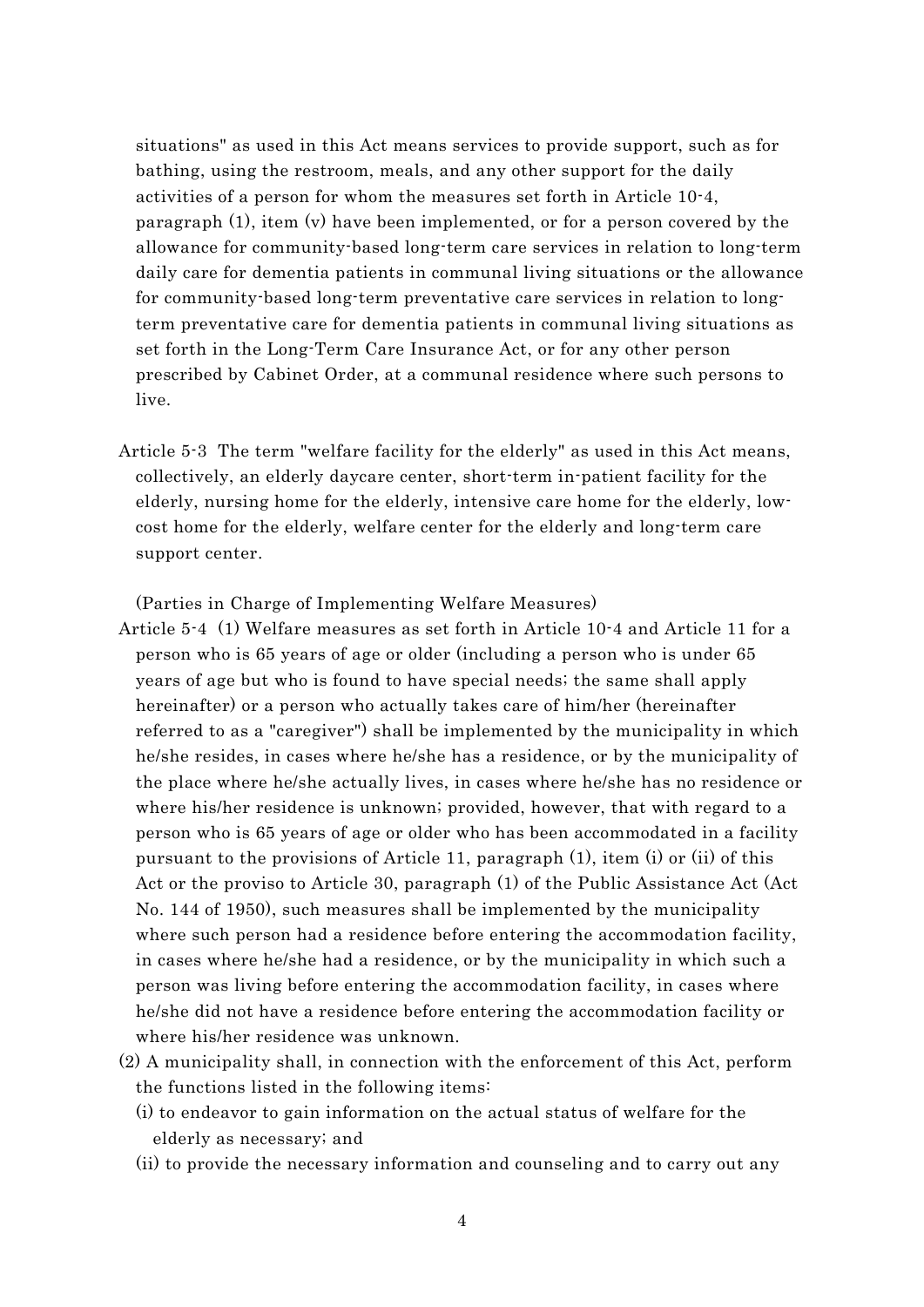investigations and guidance that is necessary in connection with welfare for the elderly, as well as to perform any functions incidental thereto.

(Municipal Welfare Offices)

Article 5-5 A welfare office (meaning a welfare office as defined in the Social Welfare Act (Act No. 45 of 1951); the same shall apply hereinafter) established by a municipality shall, in connection with the enforcement of this Act, primarily perform the functions listed in the items of paragraph (2) of the preceding Article.

(Social Welfare Officers of Municipal Welfare Offices)

- Article 6 A city, or a town/village that has established a welfare office shall assign a social welfare officer at the welfare office it has established, to be an official who shall, in compliance with the instructions and supervision of the head of the welfare office (hereinafter referred to as the "head of the welfare office"), primarily perform the following functions:
	- (i) to provide technical guidance related to welfare for the elderly to officials of the welfare office; and
	- (ii) to perform functions as prescribed in Article 5-4, paragraph  $(2)$ , item (ii), which require expert skills.

(Parties in Charge of Liaison and Coordination, etc.)

Article 6-2 (1) A prefecture shall, in connection with the enforcement of this Act, perform the functions listed in the following items:

- (i) to act as a liaison or coordinator among municipalities and to provide municipalities with information or any other necessary assistance, in relation to the implementation of welfare measures under this Act; to perform functions incidental thereto; and
- (ii) to endeavor to gain information on the actual status of welfare for the elderly, from a broad perspective beyond the regional jurisdictions of each of the municipalities.
- (2) A prefectural governor may, if he/she deems it necessary to ensure the proper implementation of welfare measures under this Act, give necessary advice to municipalities.
- (3) A prefectural governor may delegate all or part of the affairs to be handled by the prefecture pursuant to the provisions of this Act, to the head of the welfare office under his/her jurisdiction.

(Social Welfare Officers of Prefectural Welfare Offices)

Article 7 A prefecture may assign a social welfare officer at the welfare office it has established to be an official who shall, in compliance with the instructions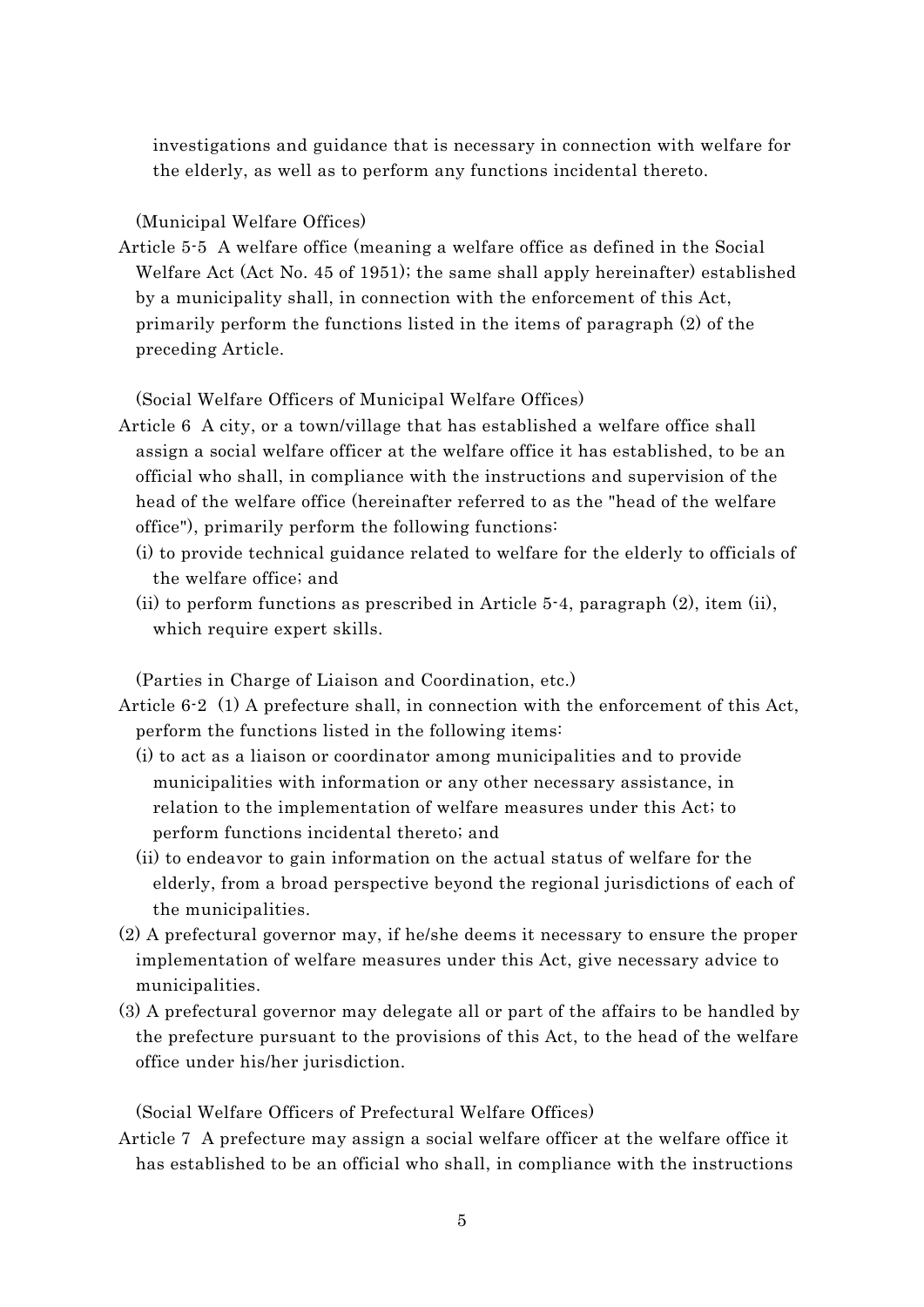and supervision of the head of the welfare office, primarily perform the functions listed in item (i), paragraph (1) of the preceding Article which require expert skills.

(Cooperation by Health Centers)

Article 8 A health center shall, in connection with welfare for the elderly, provide welfare facilities for the elderly, etc. with the necessary cooperation on nutritional improvement and on matters related to sanitation.

(Cooperation of Commissioned Welfare Volunteers)

Article 9 A commissioned welfare volunteer as set forth in the Commissioned Welfare Volunteers Act (Act No. 198 of 1948) shall, in connection with the enforcement of this Act, cooperate with the mayor of the municipality, the head of the welfare office or the social welfare officer in the execution of their respective affairs.

(Measures for Nursing Care, etc.)

Article 10 In addition to what is provided for in this Act, the measures related to nursing care, etc. for elderly persons who suffer difficulties in their daily activities due to physical or mental impairment shall be as prescribed by the Long-Term Care Insurance Act.

(Collaboration and Coordination)

Article 10-2 For the purpose of implementing the welfare measures under this Act, an effort shall be made so that such measures will be implemented in collaboration and coordination with the measures set forth in the Long-Term Care Insurance Act referred to in the preceding Article.

#### Chapter II Welfare Measures

(Establishment of Support Systems)

Article 10-3 (1) A municipality shall endeavor to positively implement the measures under Articles 10-4 and 11 and any other responsive measures adapted to the actual circumstances of the region, so that a person who is 65 years of age or older and who suffers difficulties with activities in his/her daily life due to physical or mental impairment may enjoy comprehensive support, in accordance with his/her mental condition and his/her environment, as may be most appropriate for enabling him/her to live a self-sufficient daily life. The municipality also shall endeavor to put in place systems adapted to the actual circumstances of the region, such as ensuring collaboration with and coordination among such measures, or in-home services, community-based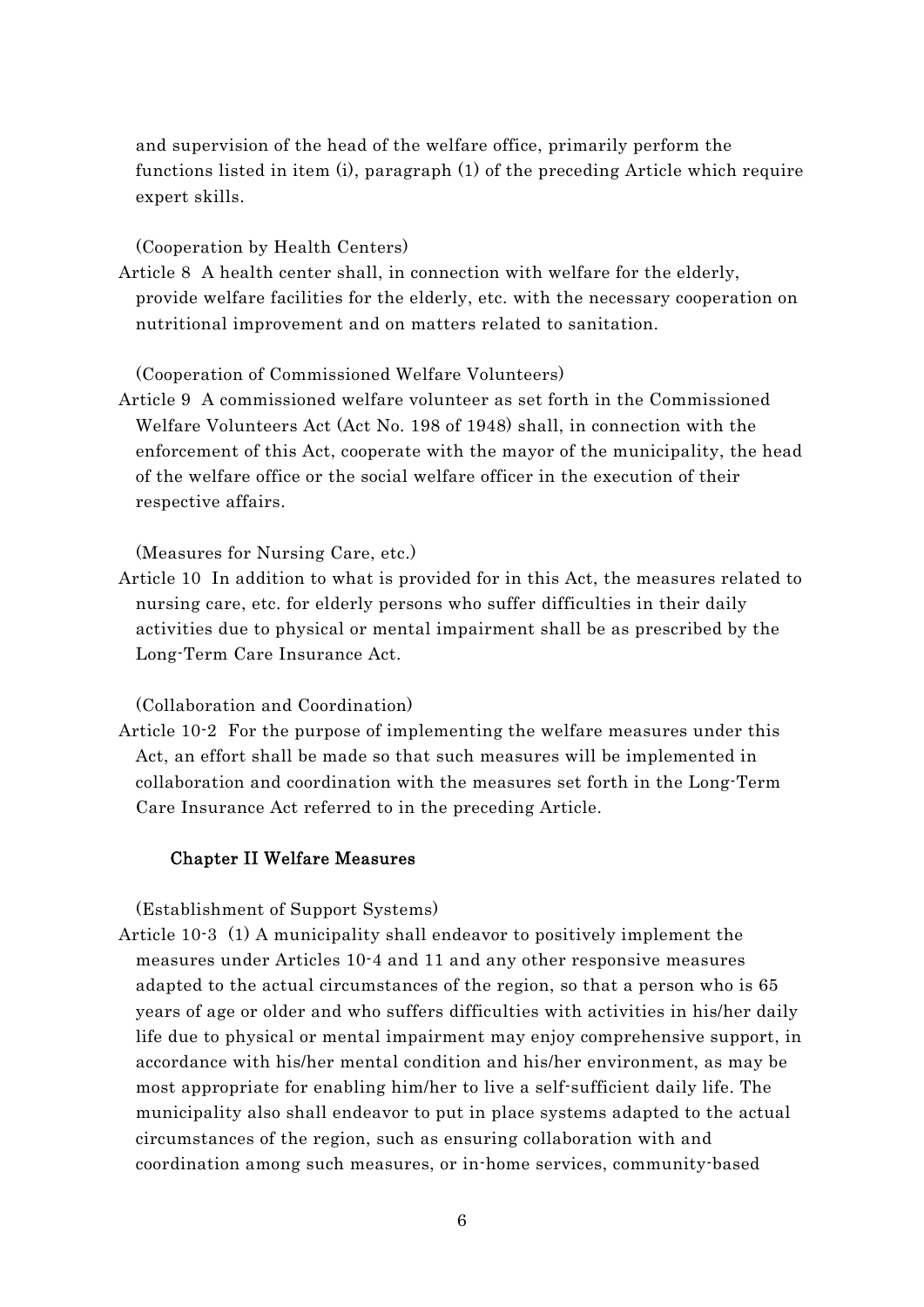services, long-term in-home care support, facility services, long-term preventative care services, community-based services for long-term preventative care and long-term preventative care support as set forth in the Long-Term Care Insurance Act, or the activities of senior citizens' groups and persons who provide any other services aimed at the promotion of welfare for the elderly.

(2) A municipality shall, in establishing the system as set forth in the preceding paragraph, pay due consideration so that a person who is 65 years of age or older may continue his/her everyday life at his/her own home even in the case where he/she has suffered any difficulty in his/her daily life due to any physical or mental impairment.

(Home-Based Nursing Care, etc.)

- Article 10-4 (1) A municipality may implement the following measures as the necessity arises:
	- (i) in cases where the municipality finds that, due to any unavoidable circumstances, it is extremely difficult for a person who is 65 years of age or older and who suffers difficulty with activities in his/her daily life due to any physical or mental impairment to utilize long-term domiciliary care, longterm overnight domiciliary care or domiciliary services for long-term preventative care as set forth in the Long-Term Care Insurance Act, a measure to provide such person with the services prescribed by Ordinance of the Ministry of Health, Labour and Welfare as referred to in Article 5-2, paragraph (2) at his/her own home, or to consign a person other than said municipality to provide such services, in accordance with the standards as specified by Cabinet Order;
	- (ii) in cases where the municipality finds that, due to any unavoidable circumstances, it is extremely difficult for a person who is 65 years of age or older and who suffers difficulty with activities in his/her daily life due to any physical or mental impairment to utilize long-term outpatient day care, longterm outpatient care for a dementia patient, long-term outpatient preventative care or long-term preventative care for a dementia outpatient as set forth in the Long-Term Care Insurance Act, a measure to cause such person (including his/her caregiver) to attend an elderly daycare center established by the municipality or a facility specified by Ordinance of the Ministry of Health, Labour and Welfare as referred to in Article 5-2, paragraph (3) (hereinafter collectively referred to as an "elderly daycare center, etc.") and to provide such person with services specified by Ordinance of the Ministry of Health, Labour and Welfare as referred to in said paragraph, or to make a consignment to cause such person to attend an elderly daycare center, etc. established by a person other than the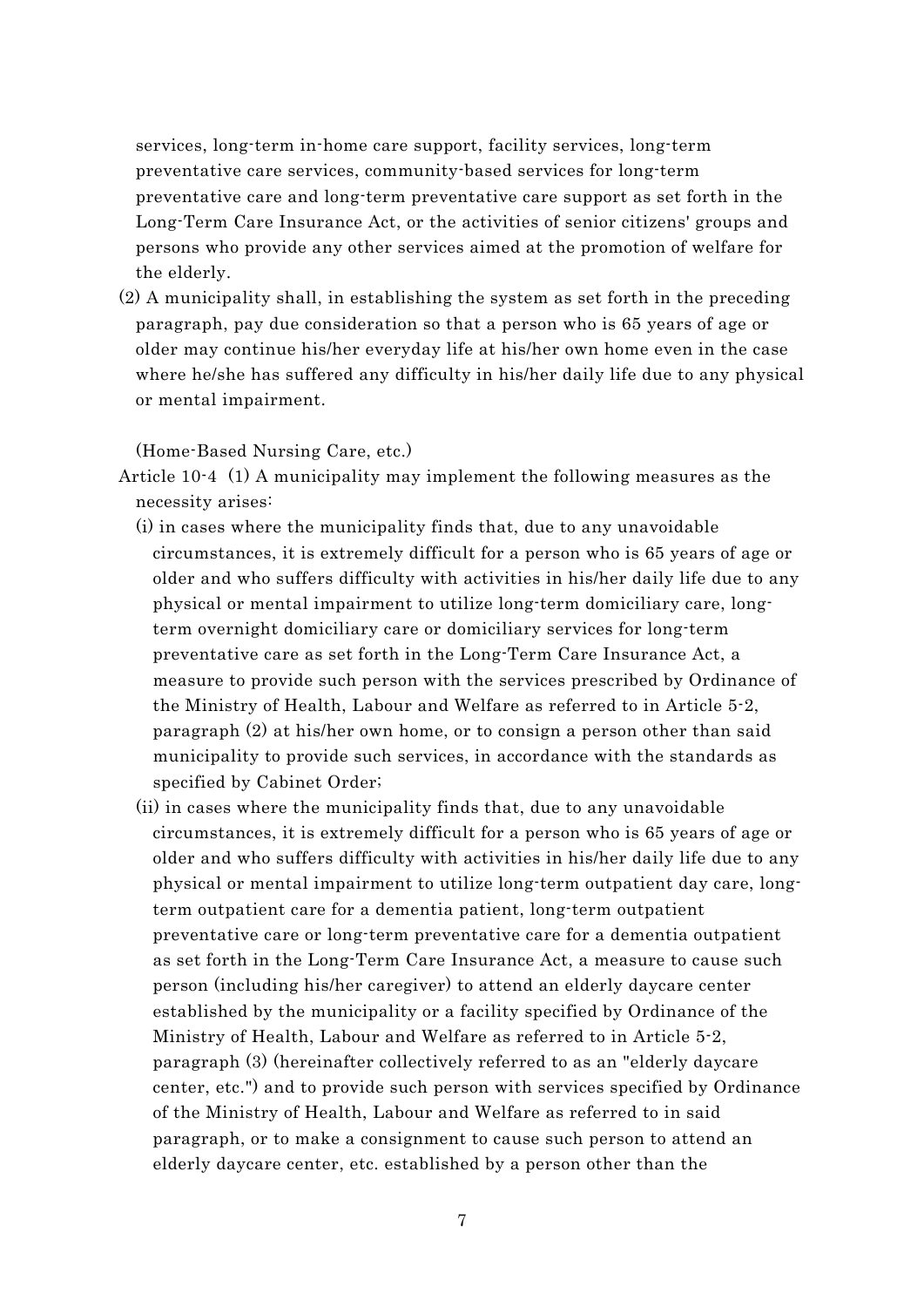municipality and to provide the services, in accordance with the standards specified by Cabinet Order;

- (iii) in cases where the municipality finds that, due to any unavoidable circumstances, it is extremely difficult for a person who is 65 years of age or older and for whom it has temporarily become difficult to receive home-based nursing care because of circumstances such as the sickness of his/her caregiver to utilize short-term in-patient admission within long-term daily care or short-term in-patient admission within daily long-term preventative care as set forth in the Long-Term Care Insurance Act, a measure to accommodate such person in a short-term in-patient facility for the elderly established by such municipality or a facility specified by Ordinance of the Ministry of Health, Labour and Welfare as referred to in Article 5-2, paragraph (4) (hereinafter collectively referred to as the "short-term inpatient facility for the elderly, etc.") and to take care of him/her for a short period, or to make a consignment to accommodate him/her in a short-term inpatient facility for the elderly, etc. established by a person other than such municipality and take care of him/her for a short period, in accordance with the standards specified by Cabinet Order;
- (iv) in cases where the municipality finds that, due to any unavoidable circumstances, it is extremely difficult for a person who is 65 years of age or older and who suffers difficulty with activities in his/her daily life due to physical or mental impairment to make use of multifunctional long-term care in a small group home or multifunctional long-term preventative care in a small group home as set forth in the Long-Term Care Insurance Act, a measure to provide such person with the services and functional training specified by Ordinance of the Ministry of Health, Labour and Welfare as referred to in Article 5-2, paragraph (5) at his/her own home, or to cause such person to attend, or stay for a short period at, a care services facility specified by Ordinance of the Ministry of Health, Labour and Welfare as referred to in said paragraph so as to provide him/her with such services and functional training, or to consign a person other than such municipality to provide such services and functional training, in accordance with the criteria specified by Cabinet Order; and
- (v) in cases where the municipality finds that, due to any unavoidable circumstances, it is extremely difficult for a person who is 65 years of age or older and who suffers difficulty with his/her daily life activities due to dementia (meaning dementia as set forth in Article 8, paragraph (16) of the Long-Term Care Insurance Act; the same shall apply hereinafter) (excluding a person for whom the disease triggering the dementia is in acute condition) to utilize long-term communal care for dementia patients in communal living situations or long-term preventative care for dementia patients in communal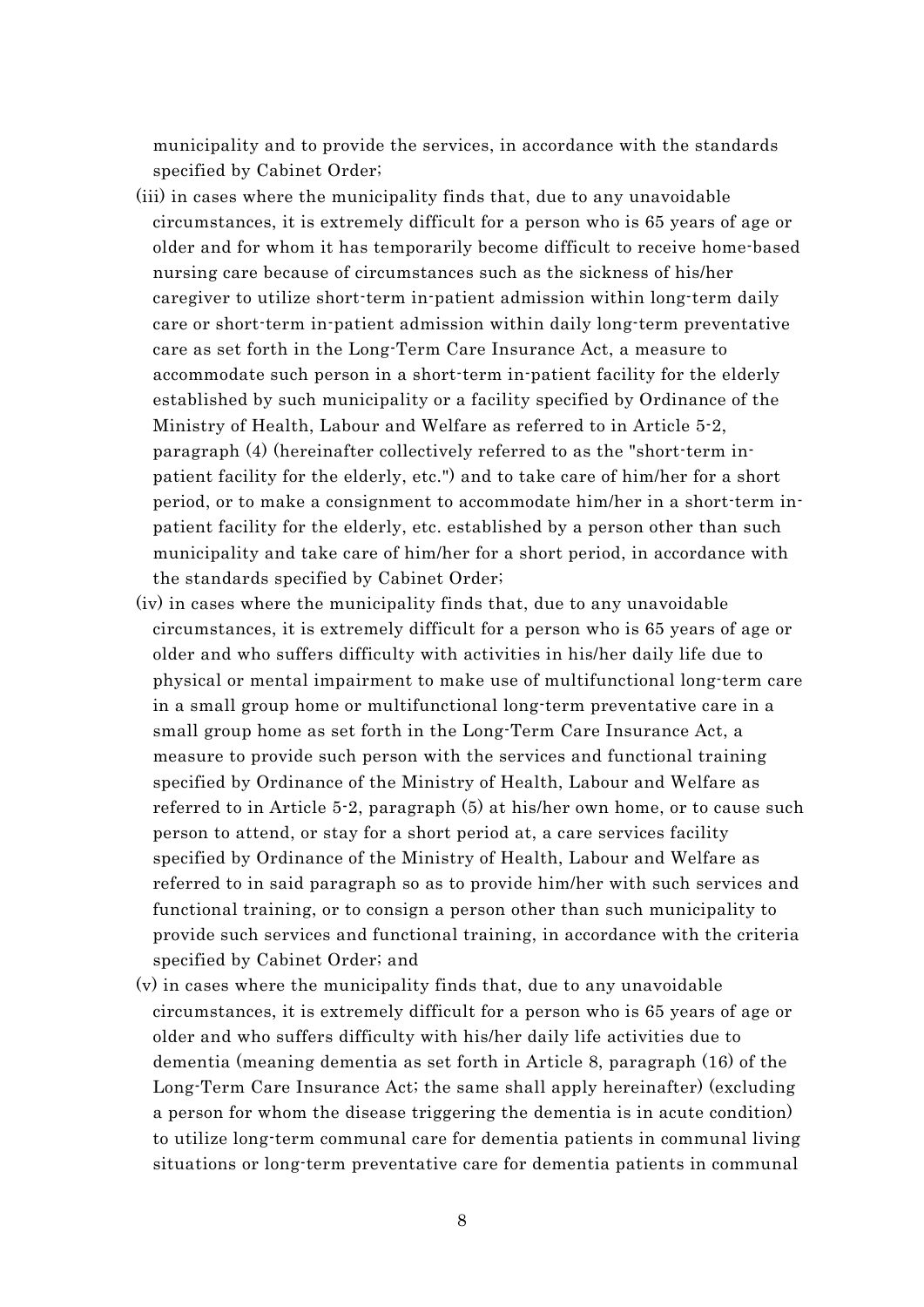living situations as set forth in said Act, to provide such person with nursing care services such as for bathing, using the restroom, meals, etc. or any other daily life assistance at his/her residence as referred to in Article 5-2, paragraph (6), or to consign a person other than such municipality to provide nursing care services such as bathing, using the restroom, meals, etc. or any other daily life assistance at such residence, in accordance with the standards specified by Cabinet Order.

(2) A municipality may implement the measures as set forth in each of the items of the preceding paragraph for a person who is 65 years of age or older and who suffers difficulty with activities in his/her daily life due to any physical or mental impairment, and, in addition to this, may take measures to provide or lend equipment for facilitating his/her daily life activities as designated by the Minister of Health, Labour and Welfare or to consign a person other than such municipality to provide or lend such equipment, for the purpose of securing such person's welfare and as the necessity arises.

(Accommodation in Nursing Homes for the Elderly and Other Measures) Article 11 (1) A municipality shall implement the following measures as the necessity arises:

- (i) to allow a person who is 65 years of age or older with environmental and financial reasons (limited to the reasons specified by Cabinet Order) that make it difficult for him/her to receive care at home, to be admitted to a nursing home for the elderly established by such municipality, or to entrust a nursing home for the elderly established by a person other than such municipality with the admission of such a person;
- (ii) in cases where the municipality finds that, due to any unavoidable circumstances, it is extremely difficult to admit a person who is 65 years of age or older and who, due to substantial physical or mental impairment, requires full-time nursing care that is difficult for him/her to receive at home, to a community-based facility for the elderly covered by public aid requiring long-term care or a facility covered by public aid providing long-term care to the elderly as set forth in the Long-Term Care Insurance Act, measures to admit such person to an intensive care home for the elderly established by the municipality, or to entrust an intensive care home for the elderly established by a person other than the municipality with the admission of such a person; and
- (iii) to entrust a delegated caregiver (meaning a person who wishes to take custody of an elderly person and to take care of him/her, and whom the mayor of the municipality finds to be appropriate; the same shall apply hereinafter) as specified by Cabinet Order to take care of a person who is 65 years of age or older and who either has no caregiver or who has a caregiver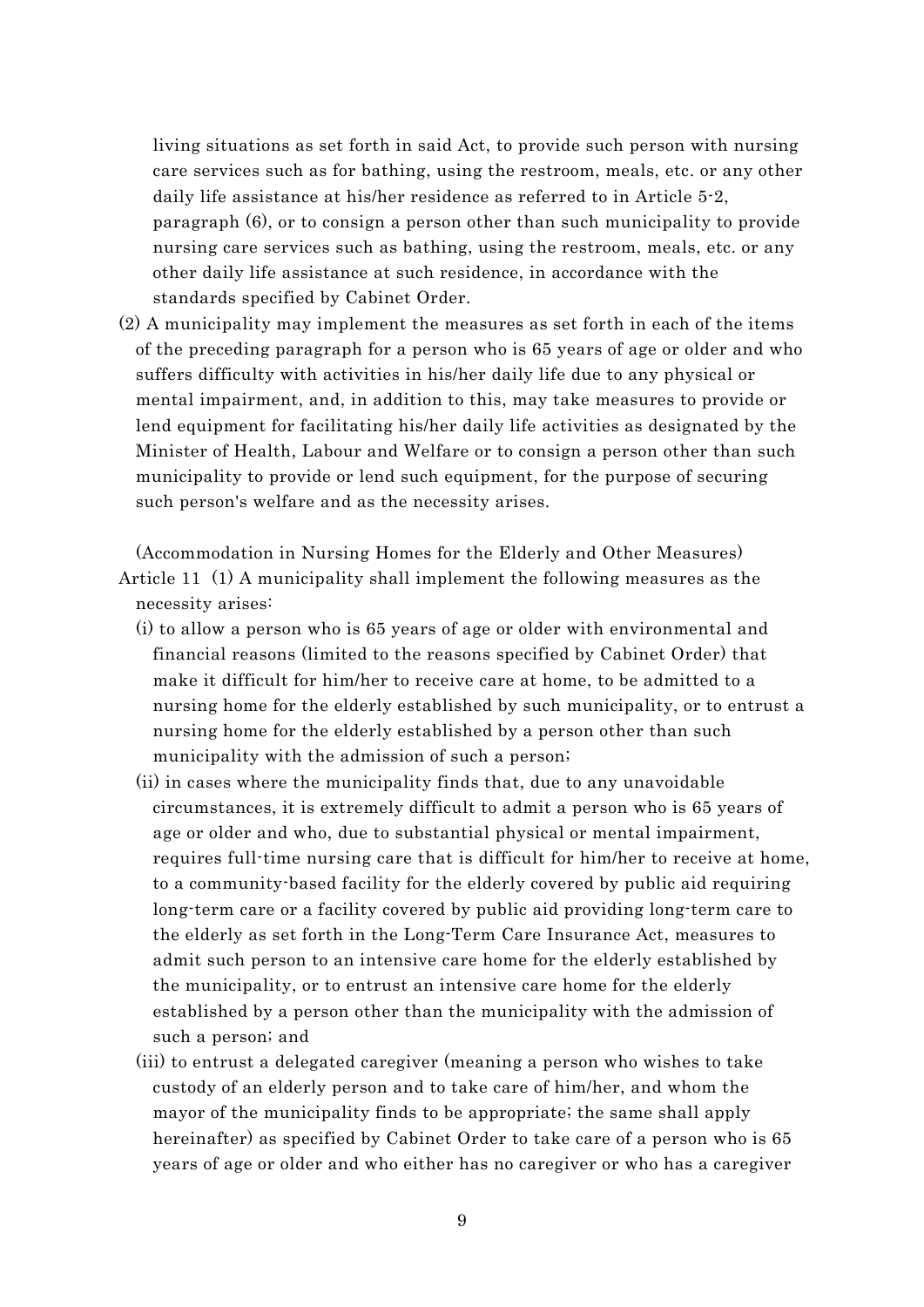by whom it is found inappropriate for him/her to be cared for.

(2) In cases of the death of a person for whom, pursuant to the provision of the preceding paragraph, the municipality had provided accommodation in a nursing home for the elderly or an intensive care home for the elderly or had made a consignment thereof, or a person for whom, pursuant to the provision of the preceding paragraph, the municipality had consigned a consigned caregiver to provide care, and in cases of the absence of a person to perform the funeral service (including treatment necessary for funeral services; the same shall apply hereinafter), the municipality may perform such funeral service, or may implement a measure to consign the performance of such funeral service to the nursing home for the elderly, intensive care home for the elderly or a consigned caregiver who had accommodated or taken care of such elderly person.

(Explanation, etc. upon Cancellation of Measures)

- Article 12 In cases where the mayor of municipality intends to cancel the measure under Article 10-4 or Article 11, paragraph (1), he/she shall provide a person for whom the measure was implemented with a prior explanation of the reason for cancelling such measure and seek his/her opinions; provided, however, that this shall not apply in the case where the person for whom the measure was implemented had requested the cancellation of such measure or in any other cases specified by Ordinance of the Ministry of Health, Labour and Welfare.
- (Exclusion from Application of the Administrative Procedures Act) Article 12-2 The provisions of Chapter III (excluding Articles 12 and 14) of the Administrative Procedure Act (Act No. 88 of 1993) shall not be applied to a disposition to cancel the measure implemented under Article 10-4 or Article 11, paragraph (1).

(Programs to Promote the Welfare of the Elderly)

- Article 13 (1) A local government shall endeavor to hold educational seminars and recreational events to facilitate the maintenance of elderly persons' physical and mental health, and any other program widely available for elderly persons' voluntary and active participation (hereinafter referred to as an "senior health programs").
- (2) Local governments shall commit to the advancement of the programs aimed at promoting the welfare of the elderly, and shall endeavor to provide appropriate assistance to senior citizens' groups or any person implementing those programs.

(Promotion of Research and Development)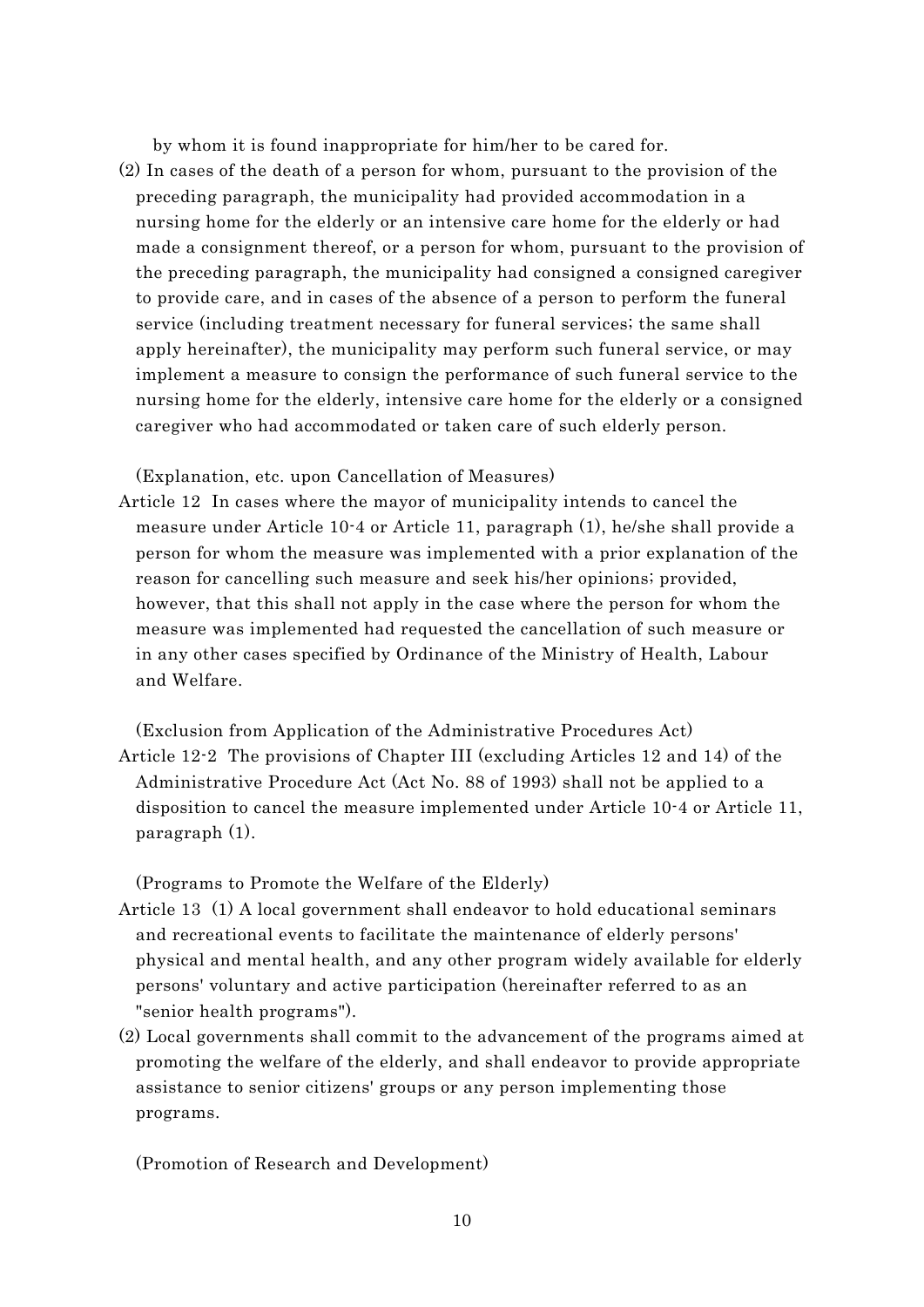Article 13-2 The State shall endeavor to promote research and development for nursing care methods that respond to the psychosomatic attributes of the elderly, as well as research and development for equipment to facilitate activities in elderly persons' daily lives and equipment for functional training intended for use by persons suffering difficulties with activities in their daily lives due to physical or mental impairment.

#### Chapter III Services and Facilities

(Commencement of In-Home Elderly Support Services)

Article 14 A person other than the State or prefecture may, pursuant to the provisions of Ordinance of the Ministry of Health, Labour and Welfare, engage in in-home elderly support services, provided that such person shall, in advance, notify the prefectural governor of the matters specified by Ordinance of the Ministry of Health, Labour and Welfare.

#### (Changes)

Article 14-2 A person who has made a notification pursuant to the provisions of the preceding Article shall notify the prefectural governor of any changes to the matters specified by Ordinance of the Ministry of Health, Labour and Welfare, within one month from the day when the change was effected.

#### (Abolition or Suspension)

Article 14-3 In cases where a person other than the State and prefecture intends to abolish or suspend the in-home elderly support services, such person shall, no later than one month prior to the day of the abolition or suspension, notify the prefectural governor of the matters specified by Ordinance of the Ministry of Health, Labour and Welfare.

#### (Measures to Preserve Advance Payments)

Article 14-4 A person who provides daily support services for dementia patients in communal living situations which, as an advance payment, receives a lumpsum payment for all or part of the rent periodically receivable during the elderly person's lifetime or any other payment prescribed by Ordinance of the Ministry of Health, Labour and Welfare, shall expressly disclose in writing the basis of the calculation for such advance payment; and shall, in order to be prepared for circumstances whereby said provider would bear the obligation to reimburse such advance payment, implement the necessary protective measures, pursuant to the provisions of Ordinance of the Ministry of Health, Labour and Welfare.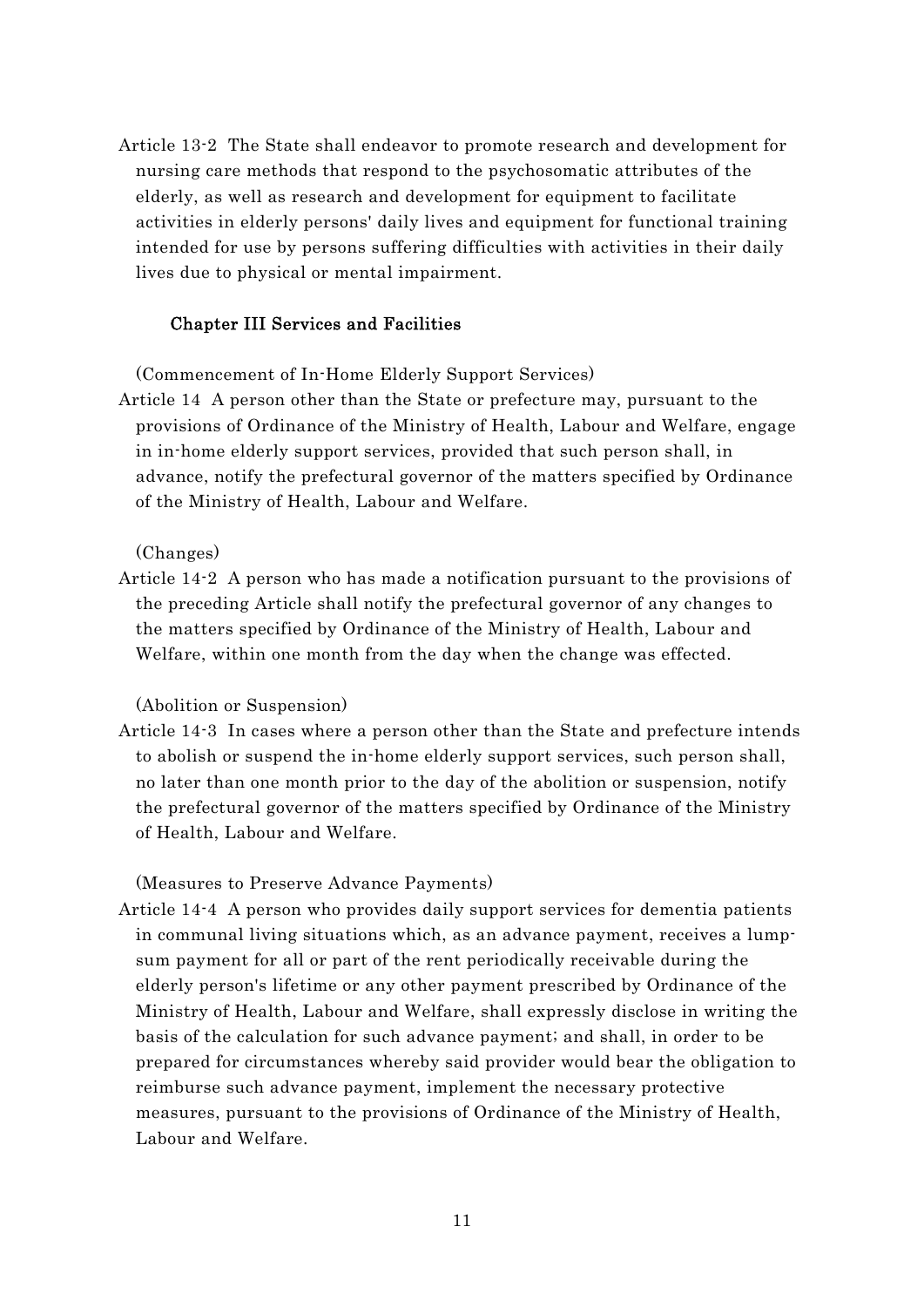(Establishment of Facilities)

Article 15 (1) A prefecture may establish welfare facilities for the elderly.

- (2) A person other than the State or prefecture may, pursuant to the provisions of Ordinance of the Ministry of Health, Labour and Welfare, establish an elderly daycare center, short-term in-patient facility for the elderly or a long-term care support center, provided that such person shall, in advance, notify the prefectural governor of the matters specified in Ordinance of the Ministry of Health, Labour and Welfare.
- (3) A municipality and a local incorporated administrative agency (meaning a local incorporated administrative agency as set forth in Article 2, paragraph (1) of the Local Incorporated Administrative Agency Act (Act No. 118 of 2003); the same shall apply in Article 16, paragraph (2)) may, pursuant to the provisions of Ordinance of the Ministry of Health, Labour and Welfare, establish a nursing home for the elderly or an intensive care home for the elderly, provided that such person shall, in advance, notify the prefectural governor of the matters prescribed by Ordinance of the Ministry of Health, Labour and Welfare.
- (4) A social welfare corporation may, pursuant to the provisions of Ordinance of the Ministry of Health, Labour and Welfare, establish a nursing home for the elderly or an intensive care home for the elderly, provided that such juridical person shall obtain an authorization from the prefectural governor.
- (5) A person other than the State and prefecture may, pursuant to the provisions of the Social Welfare Act, establish a low-cost home for the elderly or a welfare center for the elderly.
- (6) When the application for authorization under paragraph (4) has been filed, the prefectural governor may decide not to grant an authorization under paragraph (4), in cases where the total maximum capacity of the nursing homes for the elderly or intensive care homes for the elderly located in the district (meaning the district to be designated by the prefecture pursuant to the provision of Article 118, paragraph (2), item (i) of the Long-Term Care Insurance Act) covering the nursing home for the elderly or an intensive care home for the elderly for which the application was filed has already reached the total required maximum capacity for nursing homes for the elderly or intensive care homes for the elderly located in the district as specified in the prefectural elderly welfare plan formulated by the prefecture pursuant to the provision of Article 20-9, paragraph (1); where the prefectural governor finds that the establishment of the nursing home for the elderly or an intensive care home for the elderly for which the application was filed would result in the authorized number of residents in excess of such maximum capacity; or in any other cases where the prefectural governor finds that the establishment thereof may prejudice the attainment of the prefectural welfare plan for the elderly.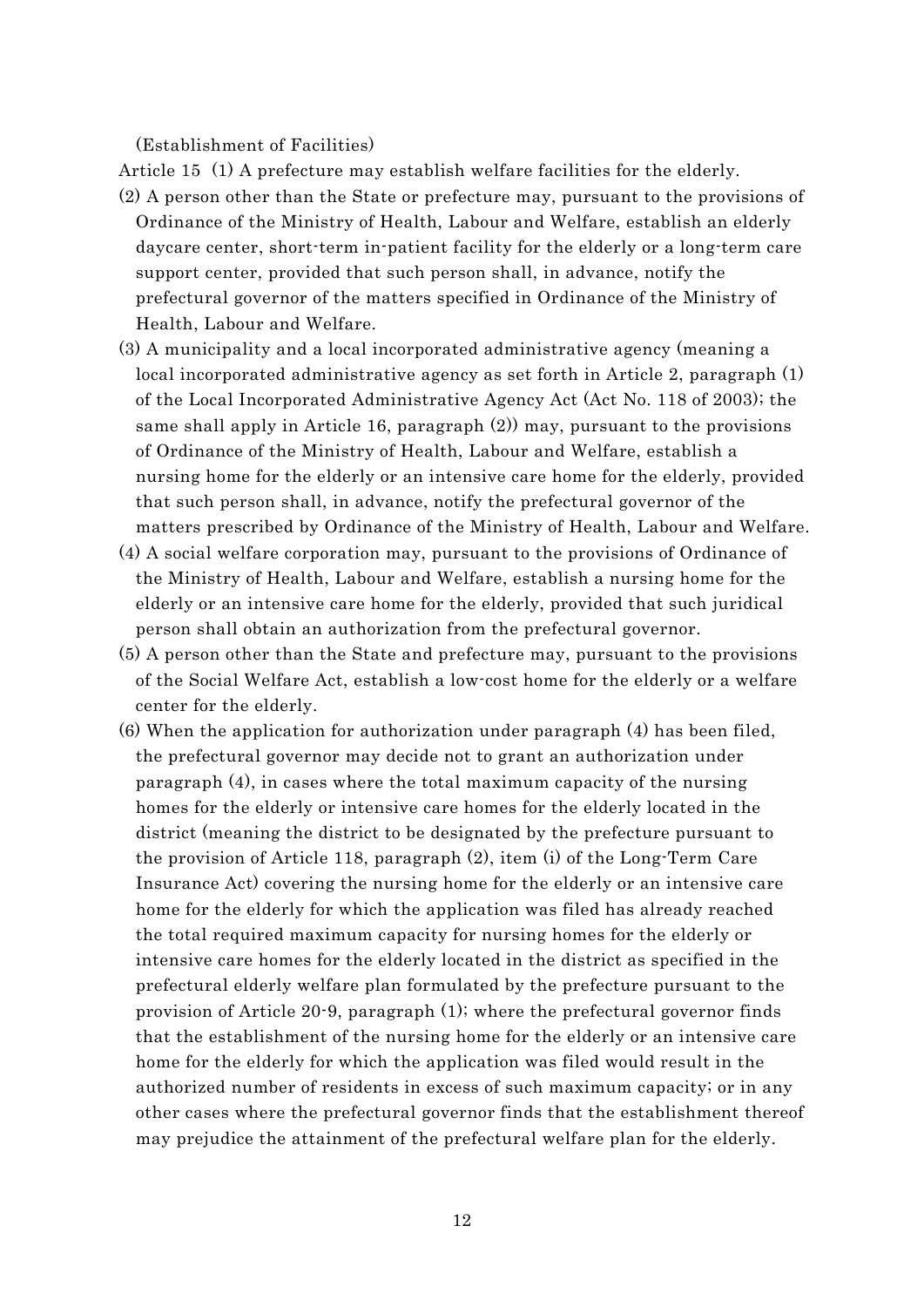(Changes)

- Article 15-2 (1) A person who has made a notification pursuant to the provision of paragraph (2) of the preceding Article shall notify the prefectural governor of any change to the matters specified by Ordinance of the Ministry of Health, Labour and Welfare, if any, within one month from the day when the change was effected.
- (2) In cases where a person who has made a notification under paragraph (3) of the preceding Article or who has obtained an authorization under paragraph (4) of said Article intends to effect any change to the matters prescribed by Ordinance of the Ministry of Health, Labour and Welfare, such person shall, in advance, notify the prefectural governor to that effect.

(Abolition; Suspension; or Reduction or Increase of Maximum Capacity) Article 16 (1) In cases where a person other than the State and prefecture intends to abolish or suspend an elderly daycare center, short-term in-patient facility for the elderly or long-term care support center, such person shall, no later than one month prior to the day of the abolition or suspension, notify the prefectural governor of the matters prescribed by Ordinance of the Ministry of Health, Labour and Welfare.

- (2) In cases where a municipality and a local incorporated administrative agency intend to abolish or suspend a nursing home for the elderly or an intensive care home for the elderly, or to reduce or increase the maximum capacity thereof, it shall, no later than one month prior to the day of such abolition, suspension, or the reduction or increase of the maximum capacity, notify the prefectural governor of the matters specified by Ordinance of the Ministry of Health, Labour and Welfare.
- (3) In cases where a social welfare corporation intends to abolish or suspend a nursing home for the elderly or an intensive care home for the elderly, or to reduce or increase the maximum capacity thereof, it shall, pursuant to the provisions of Ordinance of the Ministry of Health, Labour and Welfare, obtain authorization from the prefectural governor with regard to timing of such abolition, suspension or the reduction of maximum capacity, or with regard to increase of the maximum capacity.
- (4) The provision of Article 15, paragraph (6) shall apply mutatis mutandis to the case where the social welfare corporation has filed an application for authorization to increase the maximum capacity of a nursing home for the elderly or an intensive care home for the elderly pursuant to the provision of the preceding paragraph.

(Facility Standards)

Article 17 (1) The Minister of Health, Labour and Welfare shall specify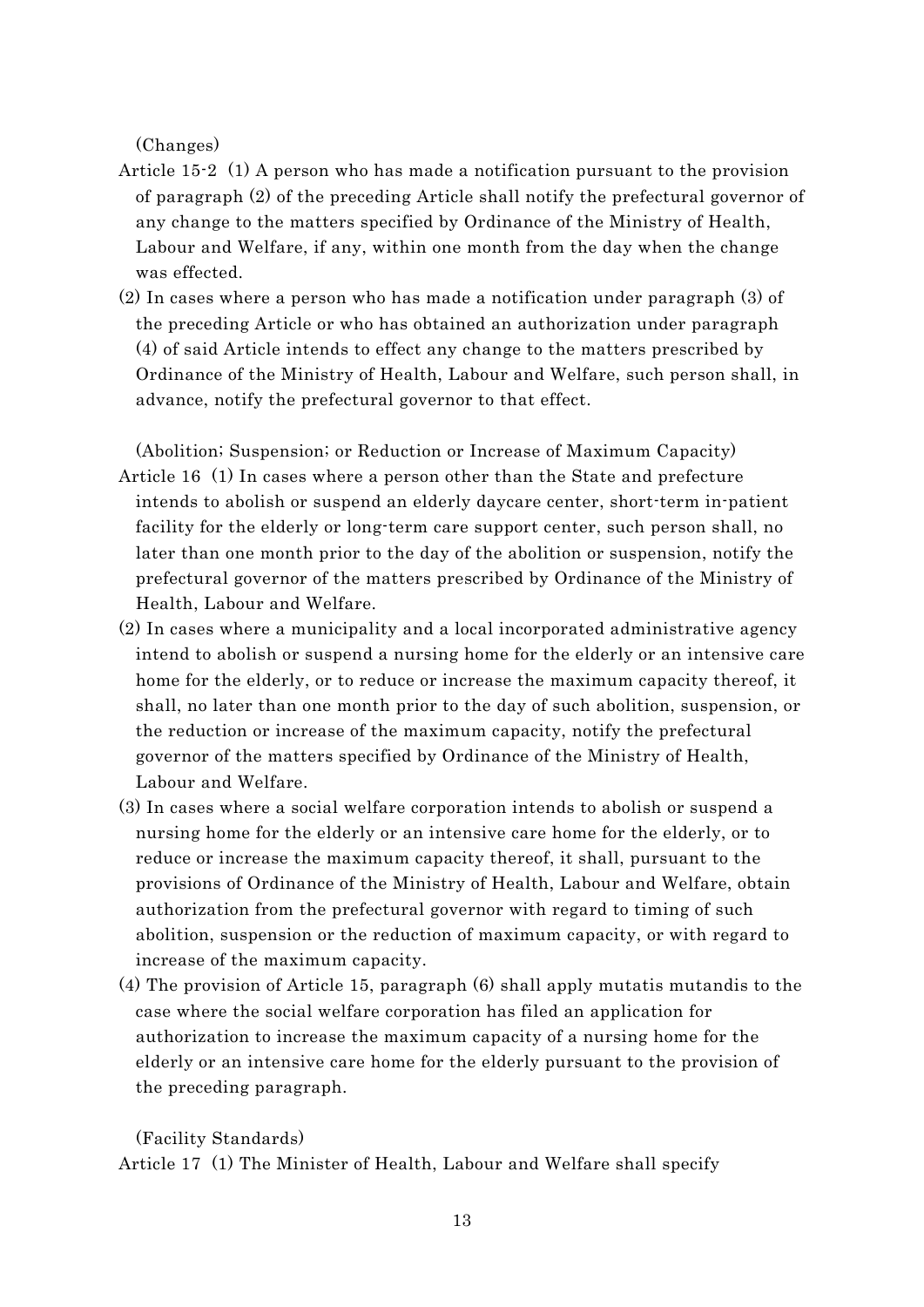standards for the equipment and management of nursing homes for the elderly and intensive care homes for the elderly.

(2) The provider of a nursing home for the elderly or an intensive care home for the elderly shall comply with the standards as set forth in the preceding paragraph.

(Request for Reports, etc.)

- Article 18 (1) In cases where a prefectural governor finds it necessary in light of the welfare of the elderly, he/she may seek a report on any matters that he/she finds necessary, from a person who provides in-home elderly support services or from the operator of an elderly daycare center, short-term in-patient facility for the elderly or long-term care support center; or may cause his/her officials to question the relevant persons, to enter into their offices or facilities, and to inspect equipment, books, documents and any other article.
- (2) A prefectural governor may, with the objective of maintaining the standards set forth in paragraph (1) of the preceding Article, seek a report on any matters that he/she finds necessary, from the head of a nursing home for the elderly or an intensive care home for the elderly; or may cause his/her officials to question the relevant persons, to enter into the facilities, and to inspect equipment, books, documents and any other articles.
- (3) In cases where an official is to conduct questioning or an on-site inspection pursuant to the provisions of the preceding two paragraphs, he/she shall carry his/her identification card and present the same to a relevant person if requested to do so by such person.
- (4) The authority under the provisions of paragraphs (1) and (2) shall not be construed as having been conferred for the purpose of any criminal investigation.

(Order for Improvement, etc.)

- Article 18-2 (1) In cases where a prefectural governor finds that a person who provides daily support services for dementia patients in communal living situations has committed any violation of the provisions of Article 14-4, he/she may order such a person to implement such measures as may be necessary for the improvement of those services.
- (2) In cases where a person who provides in-home elderly support services or the operator of an elderly daycare center, short-term in-patient facility for the elderly or long-term care support center has committed any violation of this Act or orders issued thereunder or of dispositions issued based on this Act or orders issued thereunder, has pursued any unjust profit in connection with its services, or has committed any unjust act in connection with the treatment of the persons specified in Article 5-2, paragraphs (2) to (6), Article 20-2-2 or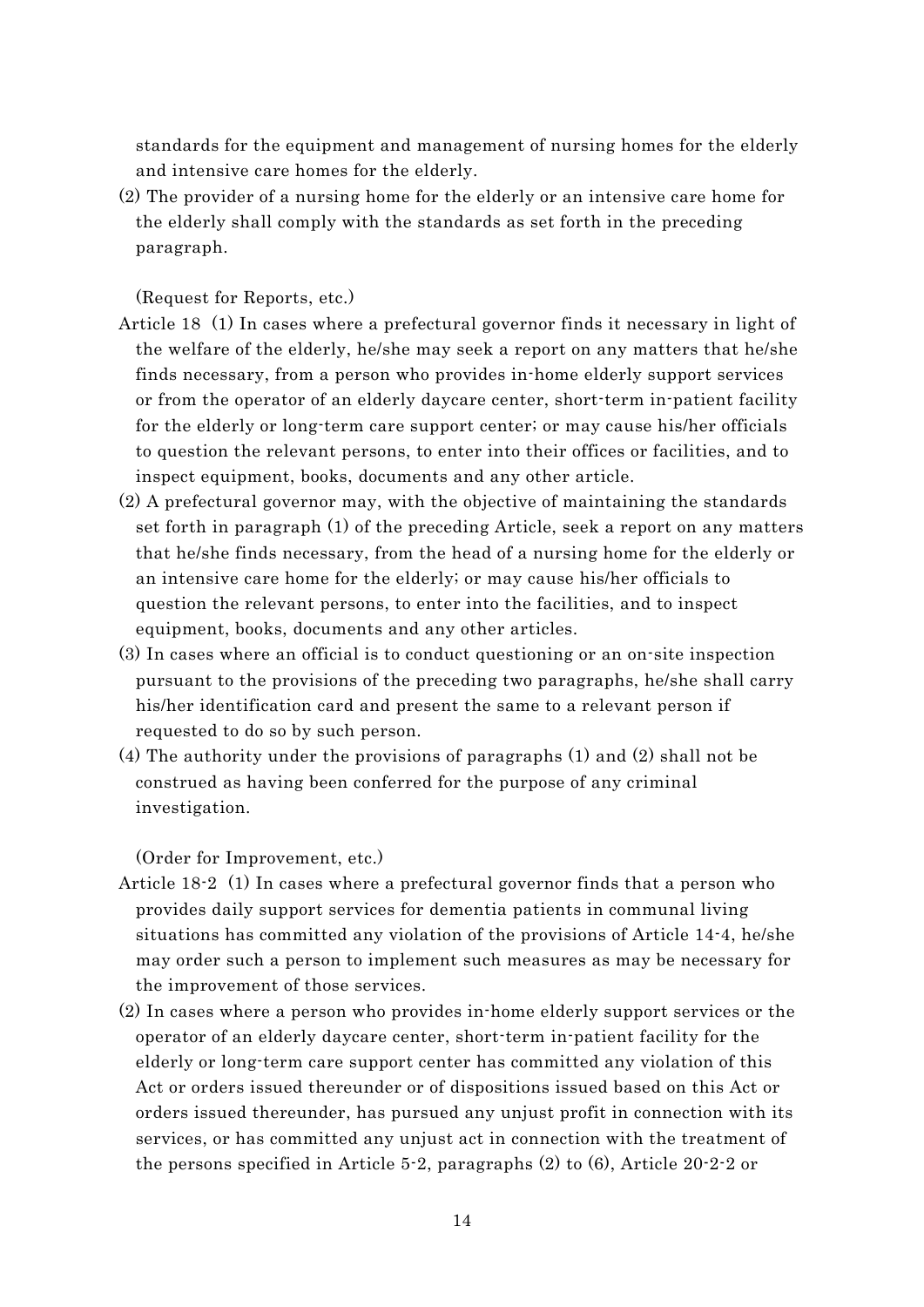Article 20-3, the prefectural governor may restrict the provider of such services or the operator of such facility from providing such services or may order such party to suspend its services.

- (3) In cases where a prefectural governor intends to issue an order to restrict or suspend an in-home elderly support services or the business of an elderly daycare center, short-term in-patient facility for the elderly or long-term care support center pursuant to the provision of the preceding paragraph (excluding the cases where the prefectural governor intends to order a restriction or suspension of daily support services for dementia patients in communal living situations on the grounds of the violation of the order issued under paragraph (1)), he/she shall, in advance, seek opinions from the local social welfare council as set forth in Article 7, paragraph (1) of the Social Welfare Act.
- Article 19 (1) In cases where a provider of a nursing home for the elderly or an intensive care home for the elderly has committed a violation of this Act or orders issued thereunder or of any disposition issued based on this Act or orders thereunder, or where such facility no longer complies with the standards set forth in Article 17, paragraph (1), the prefectural governor may issue an order against the provider to improve its equipment or management or to suspend or abolish its business, or may rescind its authorization granted under Article 15, paragraph (4).
- (2) In cases where, pursuant to the provisions of the preceding paragraph, a prefectural governor intends to order the abolition of the services of a nursing home for the elderly or an intensive care home for the elderly, or to rescind authorization on the establishment thereof, he/she shall, in advance, seek opinions from the local social welfare council as set forth in Article 7, paragraph (1) of the Social Welfare Act.

(Obligation to Accept Entrustment)

- Article 20 (1) In cases where a person who provides in-home elderly support services or the operator of an elderly daycare center or short-term in-patient facility for the elderly has been entrusted pursuant to the provisions of Article 10-4, paragraph (1), such person shall not refuse to accept such entrustment except where there are justifiable grounds therefor.
- (2) In cases where the operator of a nursing home for the elderly or an intensive care home for the elderly has been entrusted with an admission pursuant to the provisions of Article 11, such operator shall not refuse to accept such entrustment except where there are justifiable grounds therefor.

(Assessment of the Quality of Treatment and Other Measures) Article 20-2 Persons who provide in-home elderly support services and operators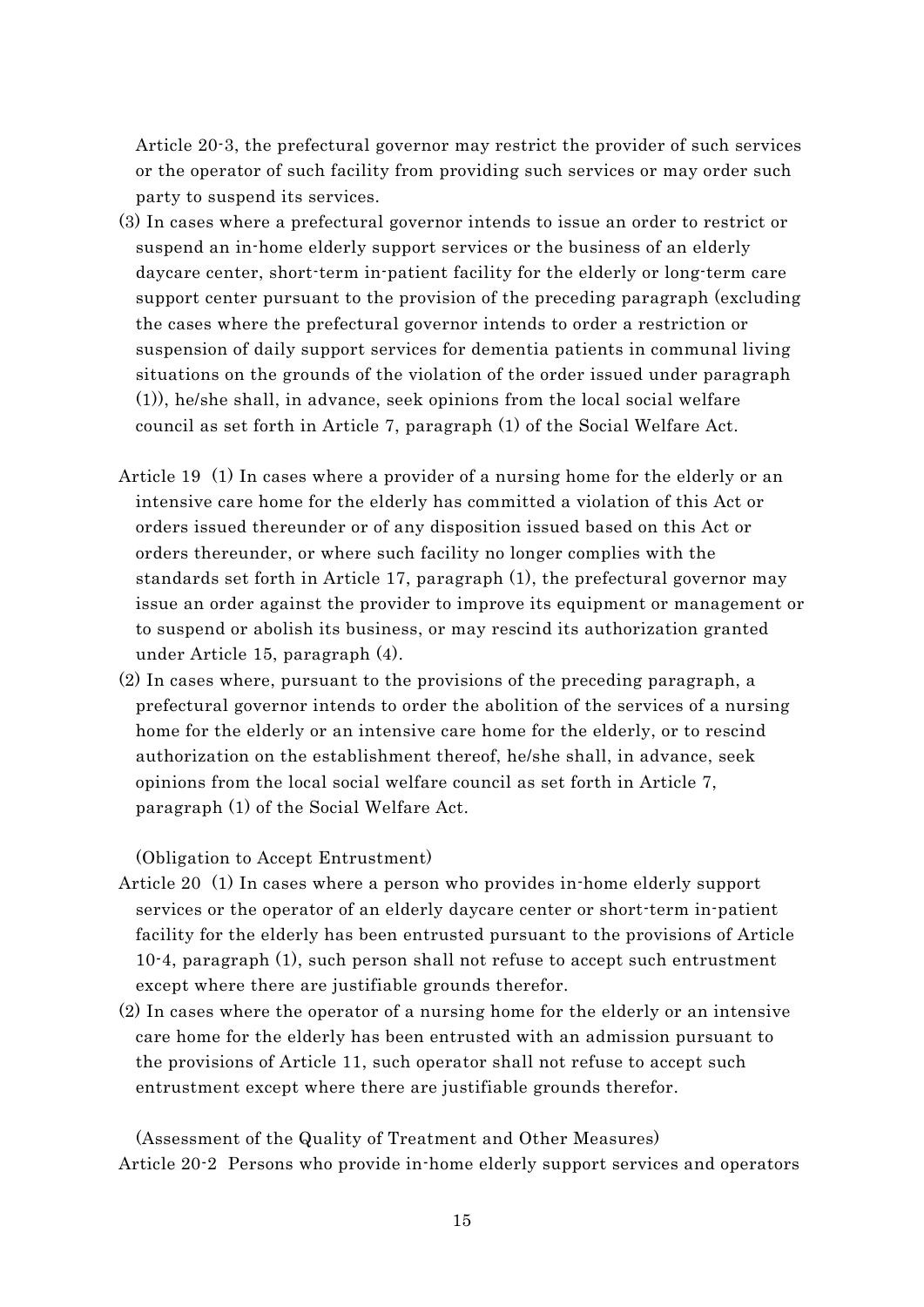of welfare facilities for the elderly shall endeavor at all times to provide treatment from the viewpoint of the person to be treated, by such means as assessing the quality of its own treatment and implementing any other measures.

(Elderly Daycare Centers)

Article 20-2-2 An elderly daycare center shall mean a facility intended to be visited by a person for whom the measure under Article 10-4, paragraph (1), item (ii) had been implemented, by a person covered by the payment of an allowance for long-term in-home care services pertaining to long-term outpatient day care, an allowance for community-based long-term care services pertaining to long-term outpatient care for a dementia patient, a long-term preventative care services allowance pertaining to long-term outpatient preventative care, or an allowance for community-based long-term preventative care pertaining to long-term preventative care for a dementia outpatient as set forth in the Long-Term Care Insurance Act, or by any other person specified by Cabinet Order (including his/her actual caregivers), and to provide the services specified by Ordinance of the Ministry of Health, Labour and Welfare as referred to in Article 5-2, paragraph (3).

(Short-Term In-Patient Facilities for the Elderly)

Article 20-3 A short-term in-patient facility for the elderly shall mean a facility intended for the short-term accommodation and care of a person for whom the measure under Article 10-4, paragraph (1), item (iii) has been implemented or of a person covered by the payment of an allowance for long-term in-home care services pertaining to a short-term in-patient admission within long-term daily care or long-term preventative care services allowance pertaining to the shortterm in-patient admission within daily long-term preventative care as set forth in the Long-Term Care Insurance Act, or of any other person specified by Cabinet Order.

(Nursing Homes for the Elderly)

Article 20-4 A nursing home for the elderly shall mean a facility intended for the accommodation and care of a person for whom the measures under Article 11, paragraph (1), item (i) have been implemented, and for providing guidance, training and any other assistance so as to enable him/her to live a selfsufficient daily life and to participate in social activities.

(Intensive Care Homes for the Elderly)

Article 20-5 An intensive care home for the elderly shall be a facility intended for the accommodation and care of a person for whom the measures under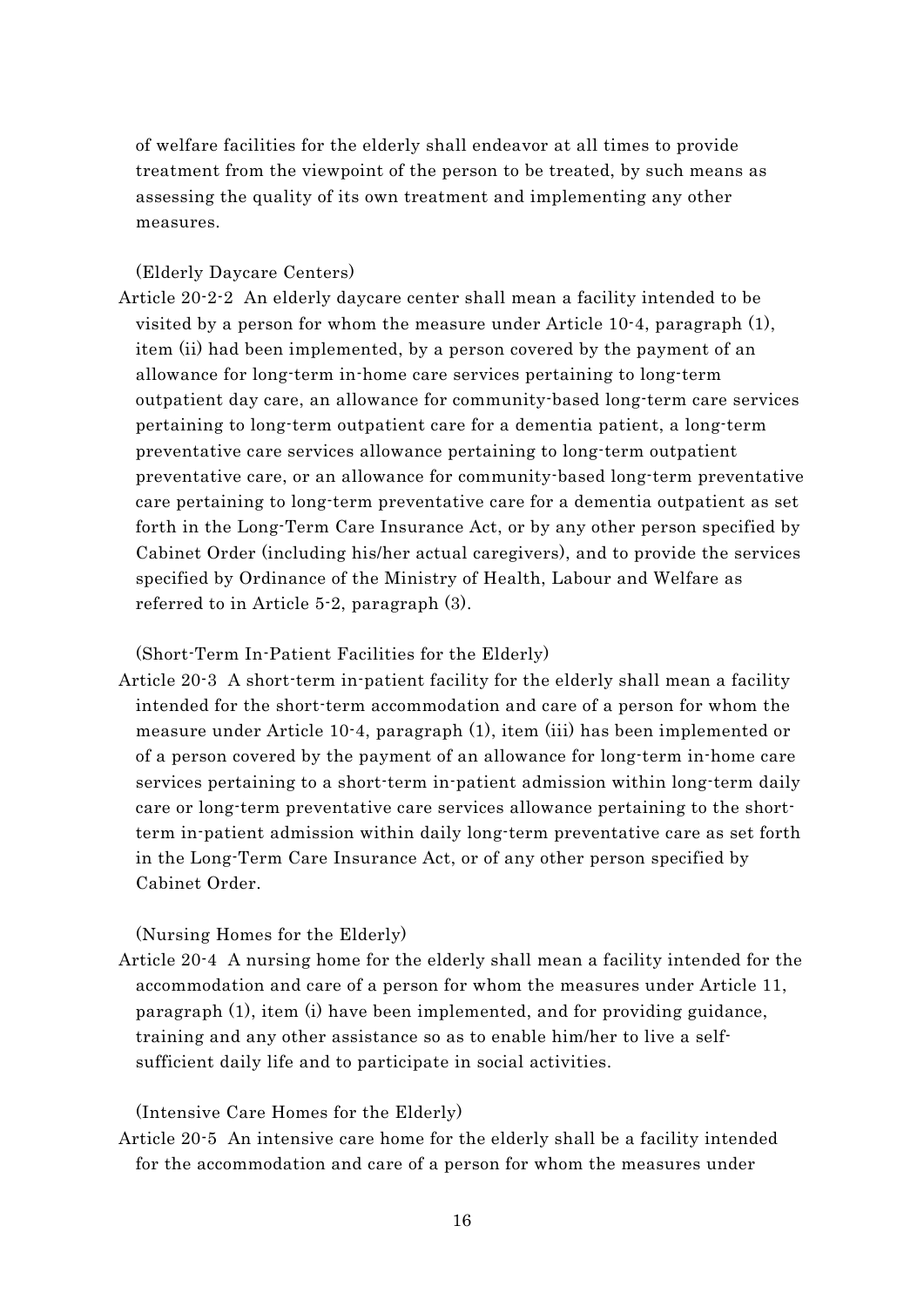Article 11, paragraph (1), item (ii) have been implemented, a person covered by the payment of the allowance for community-based long-term preventative care in relation to in-patient admission to a community-based facility for the preventive daily long-term care of the elderly covered by public aid or an allowance for long-term care facility services in relation to services at facilities for long-term care covered by public aid as set forth in the Long-Term Care Insurance Act, or of any other person specified by Cabinet Order.

# (Low-Cost Homes for the Elderly)

Article 20-6 A low-cost home for the elderly shall mean a facility intended for admitting elderly persons as in-patients and providing meals and any other services necessary for daily life activities, free of charge or for a moderate fee (excluding the facilities set forth in Articles 20-2-2 to 20-5 inclusive).

(Welfare Centers for the Elderly)

Article 20-7 A welfare center for the elderly shall mean a facility intended for providing various counseling services related to elderly persons, and providing elderly persons with general services for the improvement of their health, personal enrichment and recreation, free of charge or for a moderate fee.

(Long-Term Care Support Centers)

- Article 20-7-2 (1) A long-term care support center shall mean a facility intended for providing elderly persons, their actual caregivers, community residents or any other persons with counseling and necessary advice on various issues related to the welfare of elderly people living in the community; providing liaison and coordination between elderly persons nursed primarily at their own homes or their actual caregivers, and municipalities, providers of in-home elderly support services, welfare facilities for the elderly, medical facilities, senior citizens' groups and any other persons carrying out services aimed at promoting the welfare of the elderly; and providing any other assistance as specified by Ordinance of the Ministry of Health, Labour and Welfare.
- (2) The operator of a long-term care support center (in cases where the operator is a juridical person, meaning an officer thereof), its employee, or a person who was formerly in any of the aforementioned positions may not, without any justifiable ground, divulge any confidential information which may come to his/her knowledge in the course of his/her duties.

# Chapter III-2 Elderly Welfare Plans

(Municipal Welfare Plans for the Elderly) Article 20-8 (1) A municipality shall, in compliance with the basic concept set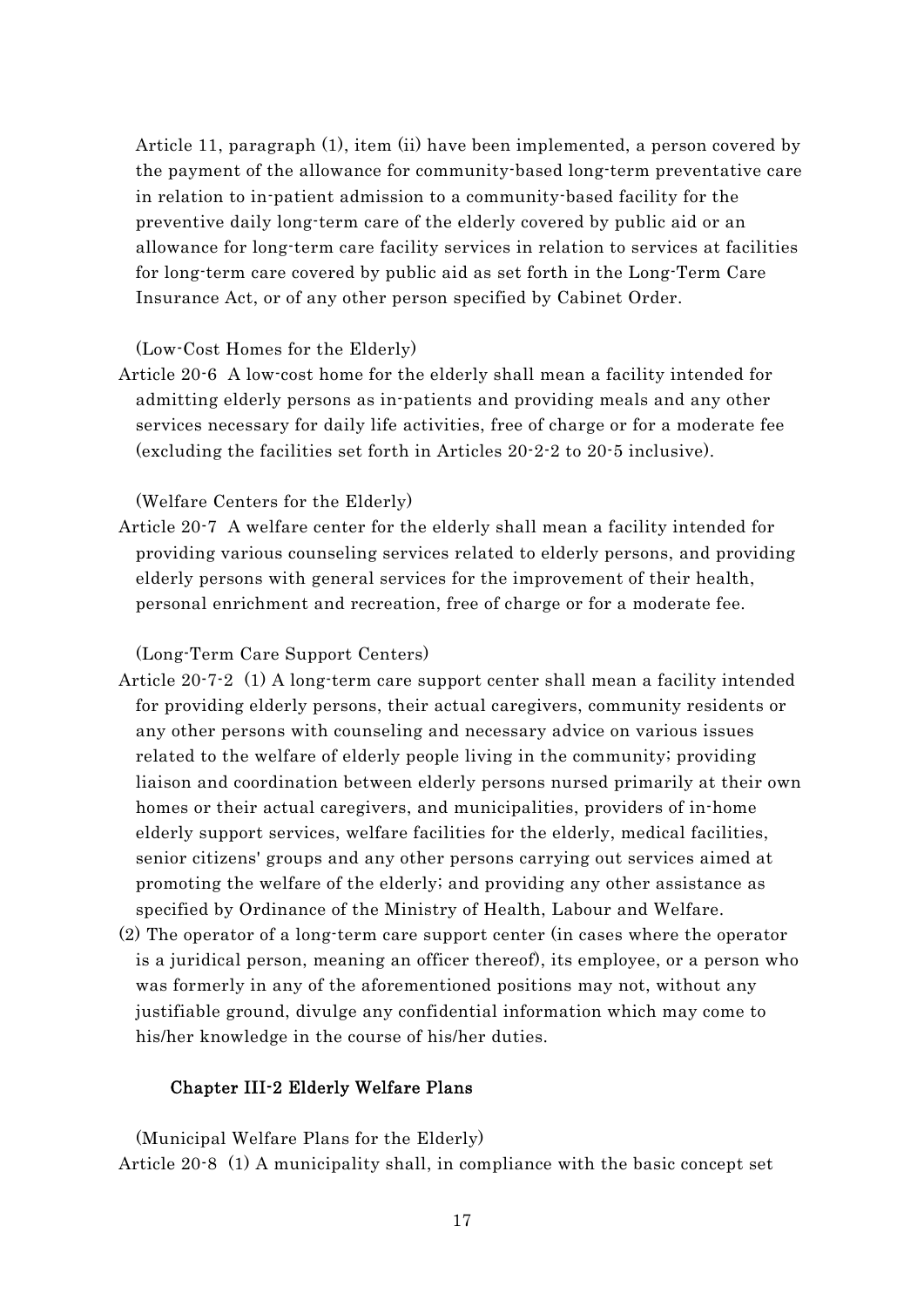forth in Article 2, paragraph (4) of the Local Autonomy Act (Act No. 67 of 1947), formulate a plan (hereinafter referred to as a "municipal welfare plan for the elderly") on the maintenance of systems to provide in-home elderly support services and services at welfare facilities for the elderly (hereinafter collectively referred to as "welfare services for the elderly").

- (2) A municipal welfare plan for the elderly shall provide for the matters listed in the following:
	- (i) goals for the quantity of welfare services for the elderly to be maintained in the district of such municipality;
	- (ii) measures to maintain the quantity of welfare services for the elderly as set forth in the preceding item; and
	- (iii) any other matters necessary in relation to the maintenance of systems for providing welfare services for the elderly.
- (3) In setting the goal as set forth in item (i) of the preceding paragraph (limited to goals related to in-home elderly support services, elderly daycare centers, short-term admission facilities for the elderly and intensive care homes for the elderly), the municipality shall take into account the prospective quantity of each type of services covered by long-term care benefits, etc. as set forth in Article 117, paragraph (2), item (i) of the Long-Term Care Insurance Act (limited to the services pertaining to long-term domiciliary care, long-term outpatient day care, short-term in-patient admission within long-term daily care, long-term overnight domiciliary care, long-term outpatient care for a dementia patient, multifunctional long-term care in a small group home, longterm communal care for dementia patients in communal living situations, admission to a community-based facility for preventive daily long-term care of the elderly covered by public aid and facility services for long-term care covered by public aid as referred to in said Act; and the services pertaining to domiciliary services for long-term preventative care, long-term outpatient preventative care, short-term in-patient admission within daily long-term preventative care, long-term preventative care for a dementia outpatient, multifunctional long-term preventative care in a small group home and longterm preventative care for a dementia patient in communal living situations as referred to in said Act).
- (4) The Minister of Health, Labour and Welfare shall specify the standards to be taken into account by municipalities in setting the goals under paragraph (2), item (i) (limited to the goals pertaining to nursing homes for the elderly, lowcost homes for the elderly, welfare centers for the elderly and long-term care support centers).
- (5) A municipal welfare plan for the elderly shall be formulated while taking into consideration the number of elderly persons in the district of such municipality suffering difficulty with activities in their daily lives due to any physical or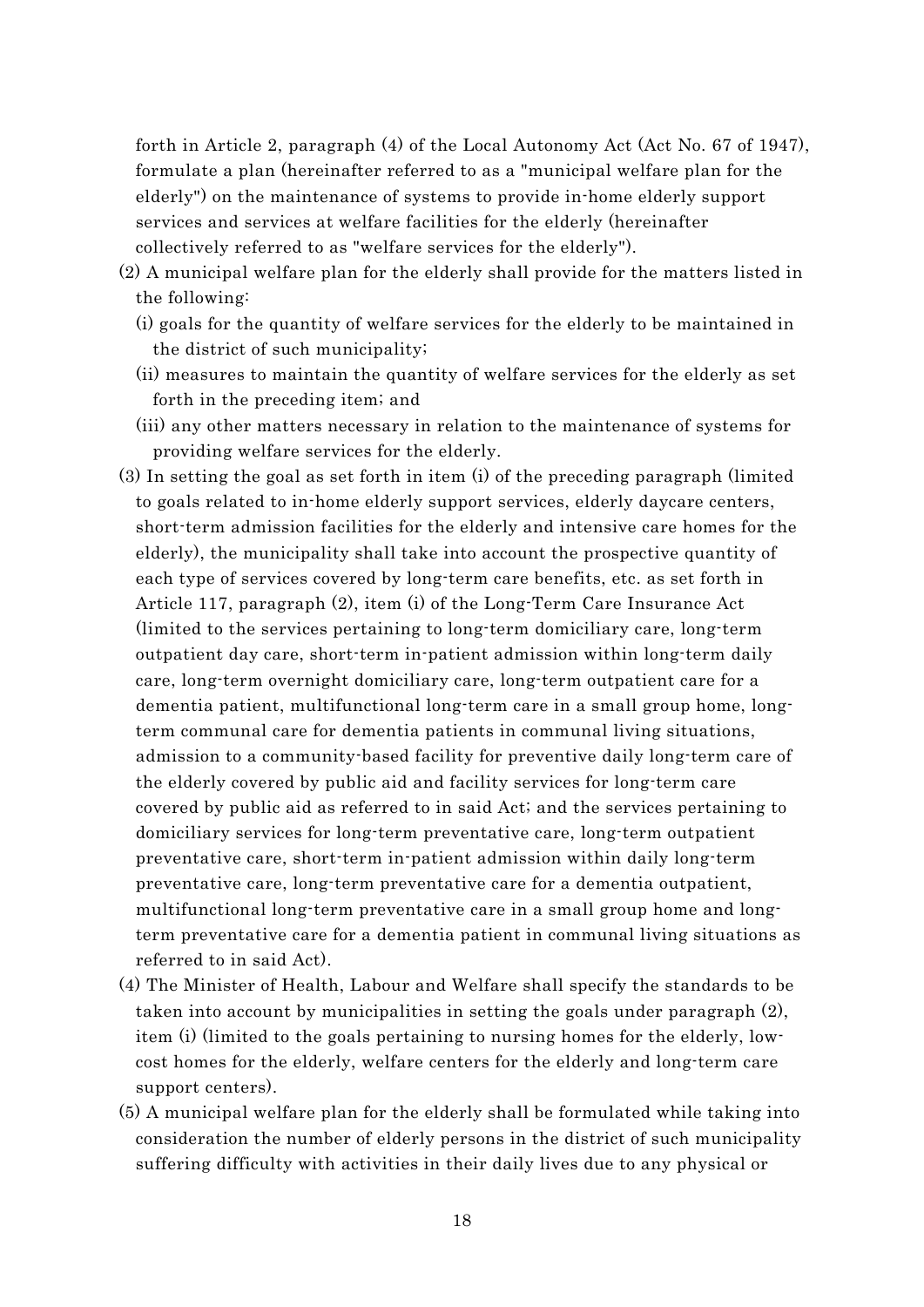mental impairment, the status of their impairment, the actual circumstances of care, and any other situations.

- (6) A municipal welfare plan for the elderly shall be formulated as an integral part of the municipal insured long-term care services plan as referred to in Article 117, paragraph (1) of the Long-Term Care Insurance Act.
- (7) A municipal welfare plan for the elderly shall be coordinated with the municipal welfare plan as set forth in Article 107 of the Social Welfare Act, and any other plan providing for matters related to welfare for the elderly which is to be formulated under other Acts.
- (8) In cases where a municipality intends to formulate its municipal welfare plan for the elderly or to effect any change thereto, it shall seek an opinion from the prefecture in advance.
- (9) In cases where a municipality has formulated a municipal welfare plan for the elderly or has effected any change thereto, it shall submit such plan to the prefectural governor without delay.

(Prefectural Welfare plan for the elderly)

- Article 20-9 (1) A prefecture shall, with the objective of contributing to the achievement of the municipal welfare plan for the elderly and from a crossregional viewpoint across the respective municipalities, formulate a plan for the maintenance of a system for providing welfare services for the elderly (hereinafter referred to as a "prefectural welfare plan for the elderly").
- (2) A prefectural welfare plan for the elderly shall provide the matters listed in the following:
	- (i) goals on the total required maximum capacity of a nursing home for the elderly and an intensive care home for the elderly located in each of the regions specified by the prefecture pursuant to the provision of Article 118, paragraph (2), item (i) of the Long-Term Care Insurance Act, and any other goals on the quantity of welfare services for the elderly;
	- (ii) matters related to measures to be implemented for the purpose of the maintenance of welfare facilities for the elderly and mutual collaboration among welfare facilities for the elderly;
	- (iii) matters related to measures to be implemented for the purpose of securing the staff engaged in welfare services for the elderly or for the improvement of their competencies; and
	- (iv) any other matters as may be necessary in connection with the maintenance of a system for providing welfare services for the elderly.
- (3) In determining the total required maximum capacity of the intensive care homes for the elderly referred to in item (i) of the preceding paragraph, the prefecture shall take into account the required maximum capacity pertaining to the admission to a community-based facility for preventive daily long-term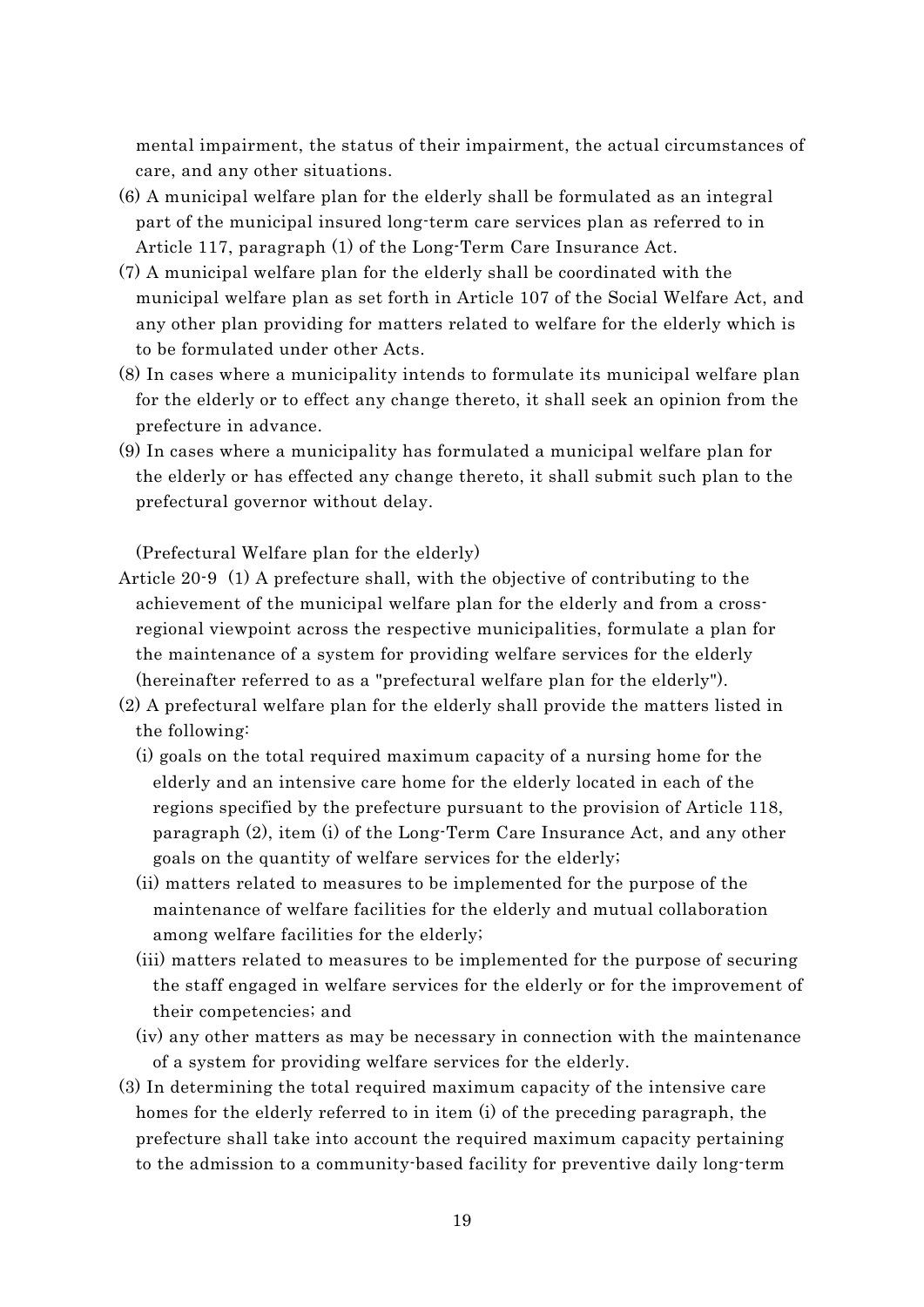care of the elderly covered by public aid as referred to in Article 118, paragraph (2), item (i) of the Long-Term Care Insurance Act and the required maximum capacity for each type of facility covered by long-term care insurance (limited to the maximum capacity pertaining to a facility covered by public aid providing long-term care to the elderly as referred to in said Act).

- (4) A prefectural welfare plan for the elderly shall be formulated as an integral part of the prefectural insured long-term care services plan as set forth in Article 118, paragraph (1) of the Long-Term Care Insurance Act.
- (5) A prefectural welfare plan for the elderly shall be coordinated with the prefectural plans for supporting local welfare as set forth in Article 108 of the Social Welfare Act and any other plan providing for matters related to welfare for the elderly which is to be formulated under any other Act.
- (6) In cases where a prefecture has formulated its prefectural welfare plan for the elderly or has effected any changes thereto, he/she shall submit such plan to the Minister of Health, Labour and Welfare without delay.

(Advice of the Prefectural Governor, etc.)

- Article 20-10 (1) A prefectural governor may provide municipalities with the necessary advice on technical matters related to the formulation of a municipal welfare plan for the elderly.
- (2) The Minister of Health, Labour and Welfare may provide a prefecture with the necessary advice on methods for the formulation of a prefectural welfare plan for the elderly and any other advice on important technical matters related to the formulation of a prefectural welfare plan for the elderly.

(Assistance)

Article 20-11 The State and local governments shall endeavor to provide a person carrying out any business which would contribute to the achievement of a municipal welfare plan for the elderly or prefectural welfare plan for the elderly with any assistance required for the smooth implementation of such businesses.

# Chapter IV Expenses

(Payment of Expenses)

- Article 21 The following expenses shall be borne by the municipalities:
	- (i) expenses required for the measures to be implemented by a municipality pursuant to the provisions of Article 10-4, paragraph  $(1)$ , items  $(i)$  to  $(iv)$ inclusive;
	- (i)-2 expenses required for the measures to be implemented by a municipality pursuant to the provisions of Article 10-4, paragraph (1), item (v);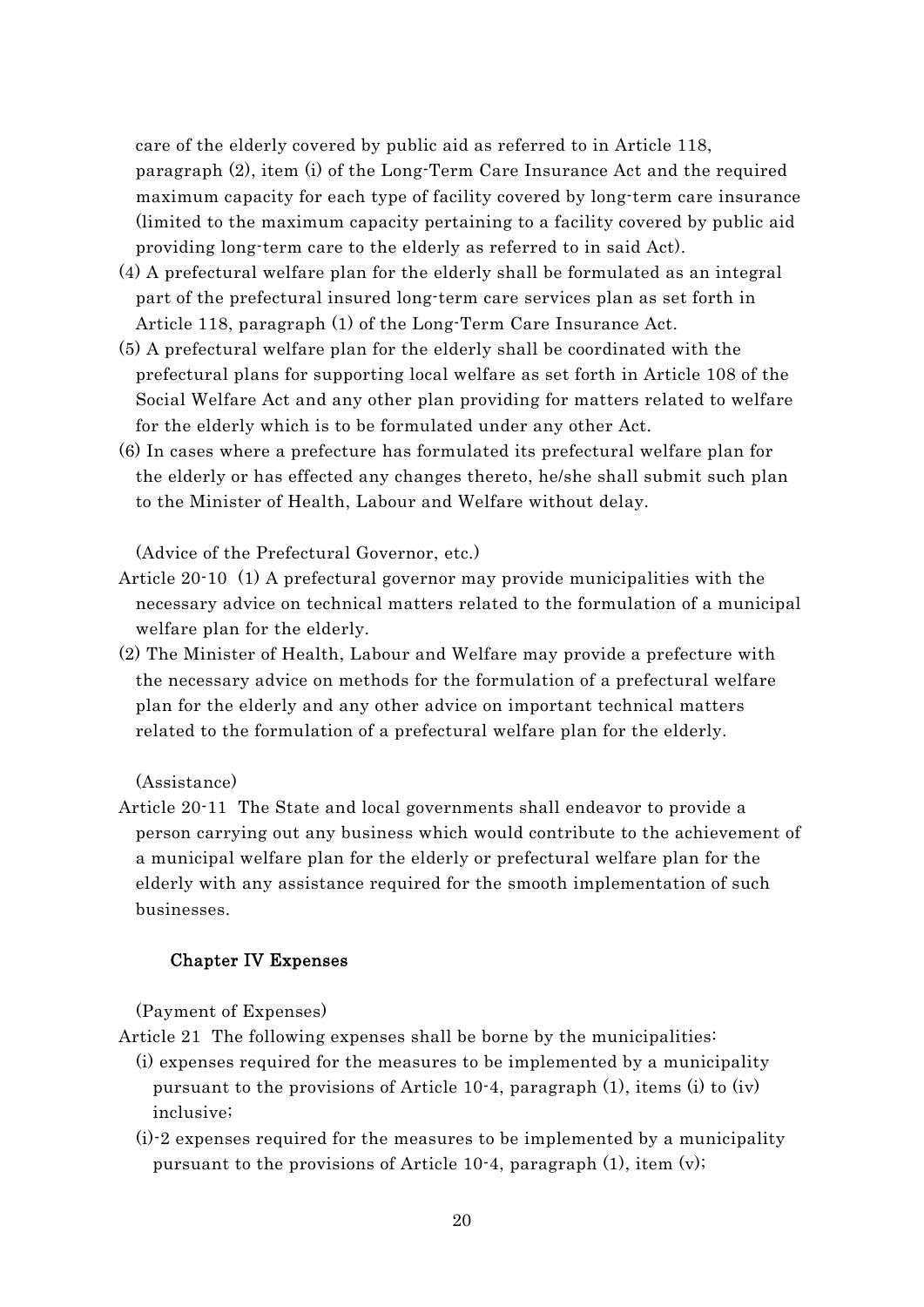- (ii) expenses required for the measures to be implemented by a municipality pursuant to the provisions of Article 11, paragraph (1), items (i) and (iii) and Article 11, paragraph (2); and
- (iii) expenses required for the measures to be implemented by a municipality pursuant to the provisions of Article 11, paragraph (1), item (ii).

(Adjustment Between Benefits under the Long-Term Care Insurance Act) Article 21-2 In cases where a person for whom the measures under any of the items of Article 10-4, paragraph (1) or Article 11, paragraph (1), item (ii) apply falls under the category of person who, pursuant to the provisions of the Long-Term Care Insurance Act, is entitled to receive insurance benefits pertaining to in-home services, community-based services, services in facilities, long-term preventative care services or community-based services for long-term preventative care that are equivalent to said measures, the municipality shall not be required to bear the expenses as set forth in item (i), (i)-2 or (iii) of the preceding Article, to the extent covered by such benefits.

Article 22 Deleted

## Article 23 Deleted

(Subsidies from the Prefecture)

- Article 24 (1) A prefecture may, pursuant to the provisions of Cabinet Order, subsidize up to one-fourth (or up to half, in the case of the expenses required for implementing measures for a person who is 65 years of age or older as set forth in Article 5-4, paragraph (1), and who does not have a place of residence or whose place of residence is unknown) of the expenses to be borne by such municipality pursuant to the provisions of Article 21, item (i).
- (2) In addition to what is provided for in the preceding paragraph, a prefecture may subsidize a part of the expenses required for services for the welfare of the elderly by a municipality or social welfare corporation.

(Mutatis Mutandis Application)

Article 25 The provisions of Article 58, paragraphs (2) to (4) inclusive of the Social Welfare Act shall apply mutatis mutandis to a social welfare corporation that has been the recipient of a subsidy pursuant to the provisions of the preceding Article, or to which regular property was transferred or loaned pursuant to the provisions of Article 2, paragraph (2), item (iv) of the Act on Special Measures concerning National Property (Act No. 219 of 1952) or pursuant to Article 3, paragraph (1), item (iv) and Article 3, paragraph (2) of said Act.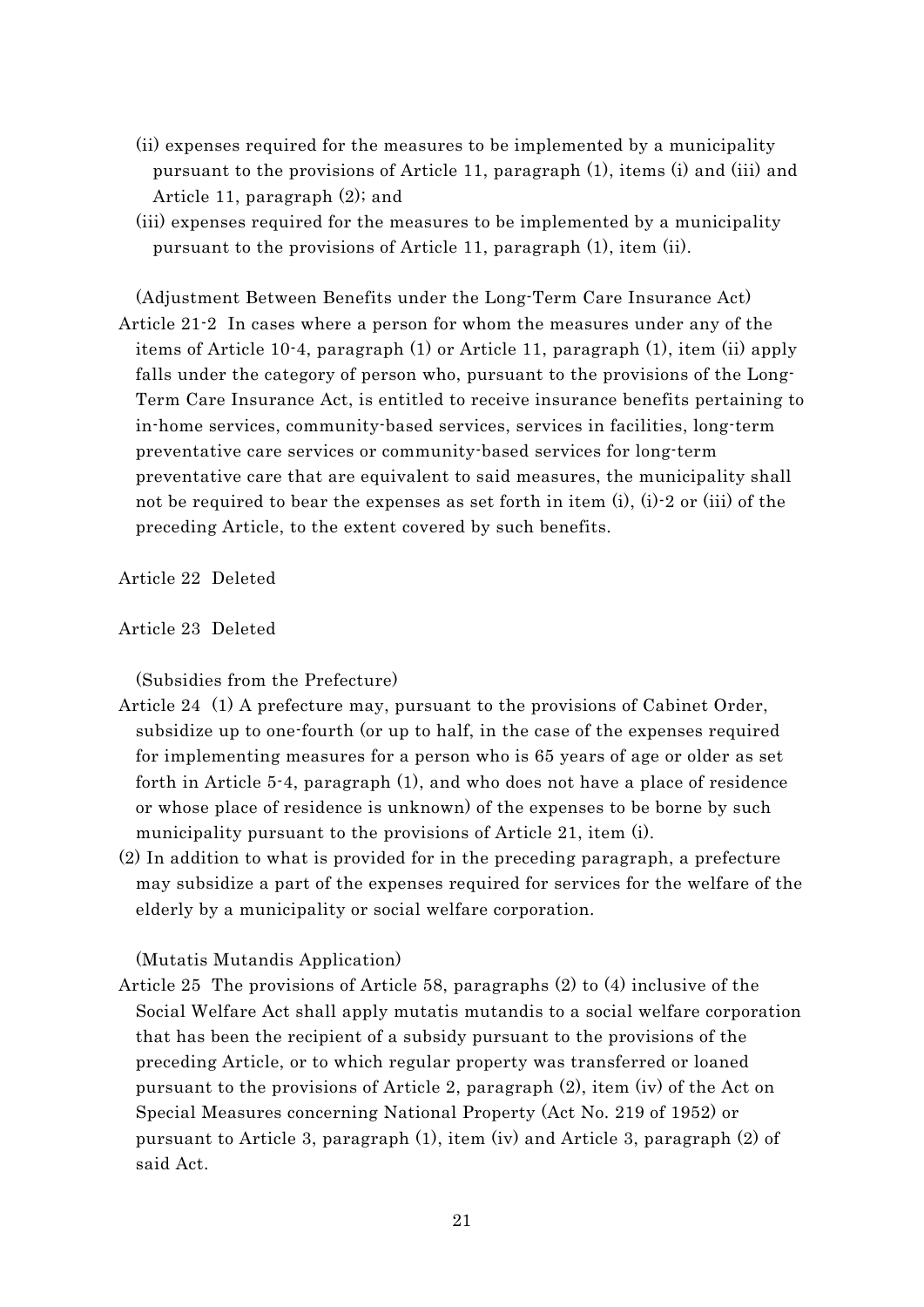(State Subsidies)

- Article 26 (1) The State may, pursuant to the provisions of Cabinet Order, subsidize up to half of the expenses to be borne by municipalities pursuant to the provisions of Article 21, item (i).
- (2) In addition to what is provided for in the preceding paragraph, the State may subsidize a part of the expenses required for services for the welfare of the elderly, as set forth in this Act, by a prefecture or municipality.

(Disposition of Remaining Monies and Articles)

- Article 27 (1) In cases where a municipality implements measures for funeral services pursuant to the provision of Article 11, paragraph (2), it may allocate money and securities left by the dead person for covering the expenses required for such measures; and, in cases where such appropriation does not meet the expenses, the municipality may sell the remaining articles and allocate the proceeds for such expenses.
- (2) A municipality is entitled to receive payment of the expenses set forth in the preceding paragraph out of the proceeds of the articles left behind by the dead person, in priority over the statutory lien of any other creditor.

(Collection of Expenses)

- Article 28 (1) With regard to the expenses required for the measures under Article 10-4, paragraph (1) and Article 11, the mayor of the municipality which has borne such expenses may collect all or part of the expenses required for such measures from a person for whom the measures were implemented or from a person responsible for supporting him/her (meaning a person responsible for supporting him/her as set forth in the Civil Code (Act No. 89 of 1896); the same shall apply hereinafter), depending on the financial capacity of such person.
- (2) The collection of expenses as set forth in the preceding paragraph may be delegated to a municipality where the person liable for such expenses has a place of residence or where his/her property is located.

#### Chapter IV-2 Designated Juridical Persons

(Designated Juridical Persons)

Article 28-2 (1) The Minister of Health, Labour and Welfare may designate a general incorporated association or a general incorporated foundation aimed at the maintenance of elderly persons' physical and mental health by such means as promoting the activities of persons implementing senior health programs which, in regard to the functions set forth in the following Article, he/she finds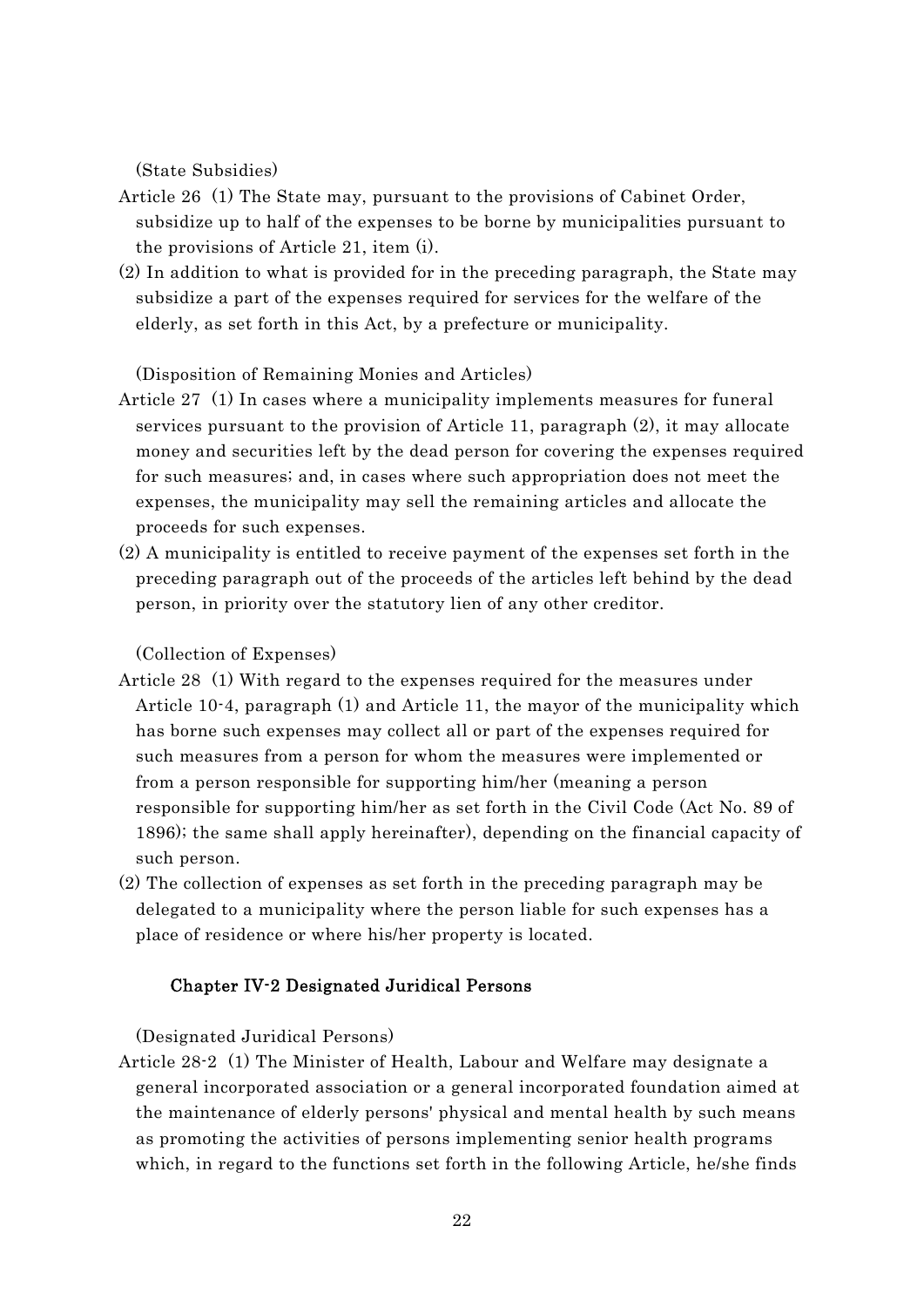to conform to the following standards, as a person providing the services set forth in said Article, subject to the filing of an application by such juridical person and provided that there shall only be one such designee throughout Japan:

- (i) that the plan for the implementation of functions related to the staff, operational procedures and any other matters is appropriate, and that the juridical person is found to possess the knowledge, competencies and financial capacity which allows such juridical person to carry out such plan precisely; and
- (ii) that, in addition to what is provided for in the preceding item, it is found that the juridical person would properly and precisely administer the relevant functions and would contribute to the promotion of senior health programs, or otherwise facilitate maintenance of an elderly persons' physical and mental health.
- (2) In cases where the Minister of Health, Labour and Welfare has made a designation pursuant to the provision of the preceding paragraph, he/she shall give a public notice of the name, address and office address of the designee (hereinafter referred to as the "designated juridical person").
- (3) In cases where the designated juridical person intends to effect any change to its name, address and office address, it shall notify the Minister of Health, Labour and Welfare to that effect in advance.
- (4) In cases where the notification under the preceding paragraph has been filed, the Minister of Health, Labour and Welfare shall give a public notice of the matters so notified.

(Functions)

Article 28-3 A designated juridical person shall perform the following functions:

- (i) implementing enlightening and promotional activities related to senior health programs;
- (ii) implementing senior health programs;
- (iii) providing assistance to persons who implement senior health programs;
- (iv) conducting research studies related to senior health programs, and training the staff members engaged in senior health programs;
- (v) performing the functions set forth in paragraph (1) of the following Article; and
- (vi) in addition to what is listed in each of the preceding items, performing the functions necessary for facilitating the promotion of senior health programs.

(Implementation of Subsidizing function by a Designated Juridical Person) Article 28-4 (1) In cases where a designation as set forth in Article 28-2,

paragraph (1) has been made, the Welfare and Medical Service Agency, as an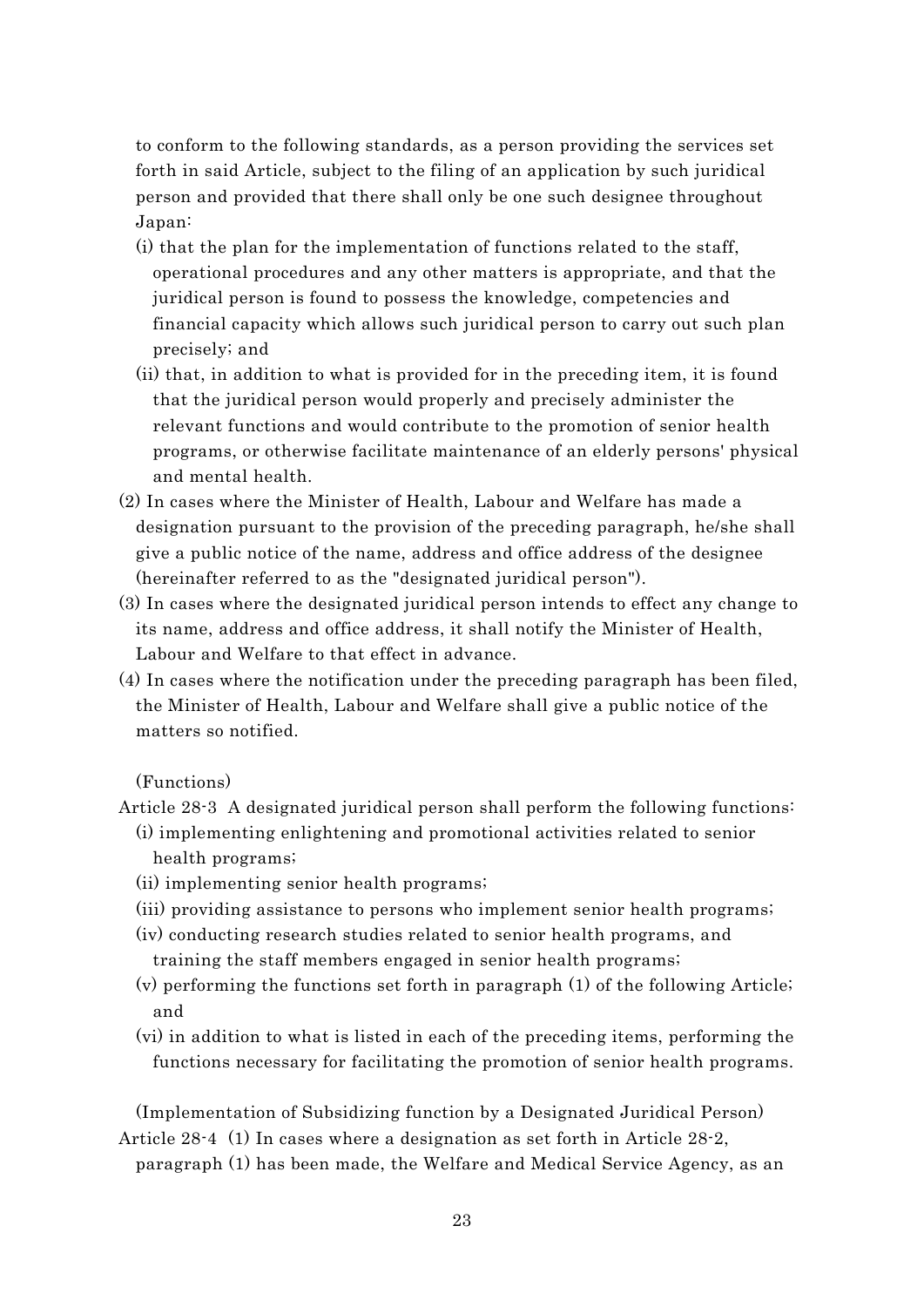incorporated administrative agency, shall cause the designated juridical person to handle all or part of the subsidizing function as referred to in Article 12, paragraph (1), item (vii) of the "Act on the Welfare and Medical Services Agency, Independent Administrative Agency" (Act No. 166 of 2002), which pertains to a person who undertakes functions as may be deemed necessary for the advancement of senior health program (hereinafter referred to as the "subsidizing function").

- (2) The standards for subsidies to be granted in relation to the subsidizing function to be handled by the designated juridical person pursuant to the provision of the preceding paragraph shall be specified by Ordinance of the Ministry of Health, Labour and Welfare.
- (3) When the Minister of Health, Labour and Welfare intends to stipulate Ordinance of the Ministry of Health, Labour and Welfare as set forth in the preceding paragraph, he/she shall consult the Minister of Finance in connection therewith.

(Authorization of Functional Rules)

- Article 28-5 (1) In cases where a designated juridical person wishes to perform a subsidizing function, it shall, prior to the commencement of such function, prepare rules concerning the implementation thereof (hereinafter referred to as "functional rules") and obtain authorization thereon from the Minister of Health, Labour and Welfare. The same shall apply to the case where such designated juridical person wishes to effect any change thereto.
- (2) In cases where the Minister of Health, Labour and Welfare finds that the functional rules authorized under the preceding paragraph have become inappropriate in light of the proper and precise implementation of the subsidizing function, he/she may issue an order to change such functional rules.
- (3) The matters to be contained in the functional rules shall be specified by Ordinance of the Ministry of Health, Labour and Welfare.

(Business Plan, etc.)

- Article 28-6 (1) A designated juridical person shall, for each business year and pursuant to the provisions of Ordinance of the Ministry of Health, Labour and Welfare, prepare a business plan and an income and expenditure budget, and obtain authorization therefor from the Minister of Health, Labour and Welfare. The same shall apply to the case where the designated juridical person intends to effect any change thereto.
- (2) A designated juridical person shall, pursuant to the provisions of Ordinance of the Ministry of Health, Labour and Welfare, prepare its business report, balance sheet, income and expenditure budget and inventory of assets after the end of each business year and submit it to the Minister of Health, Labour and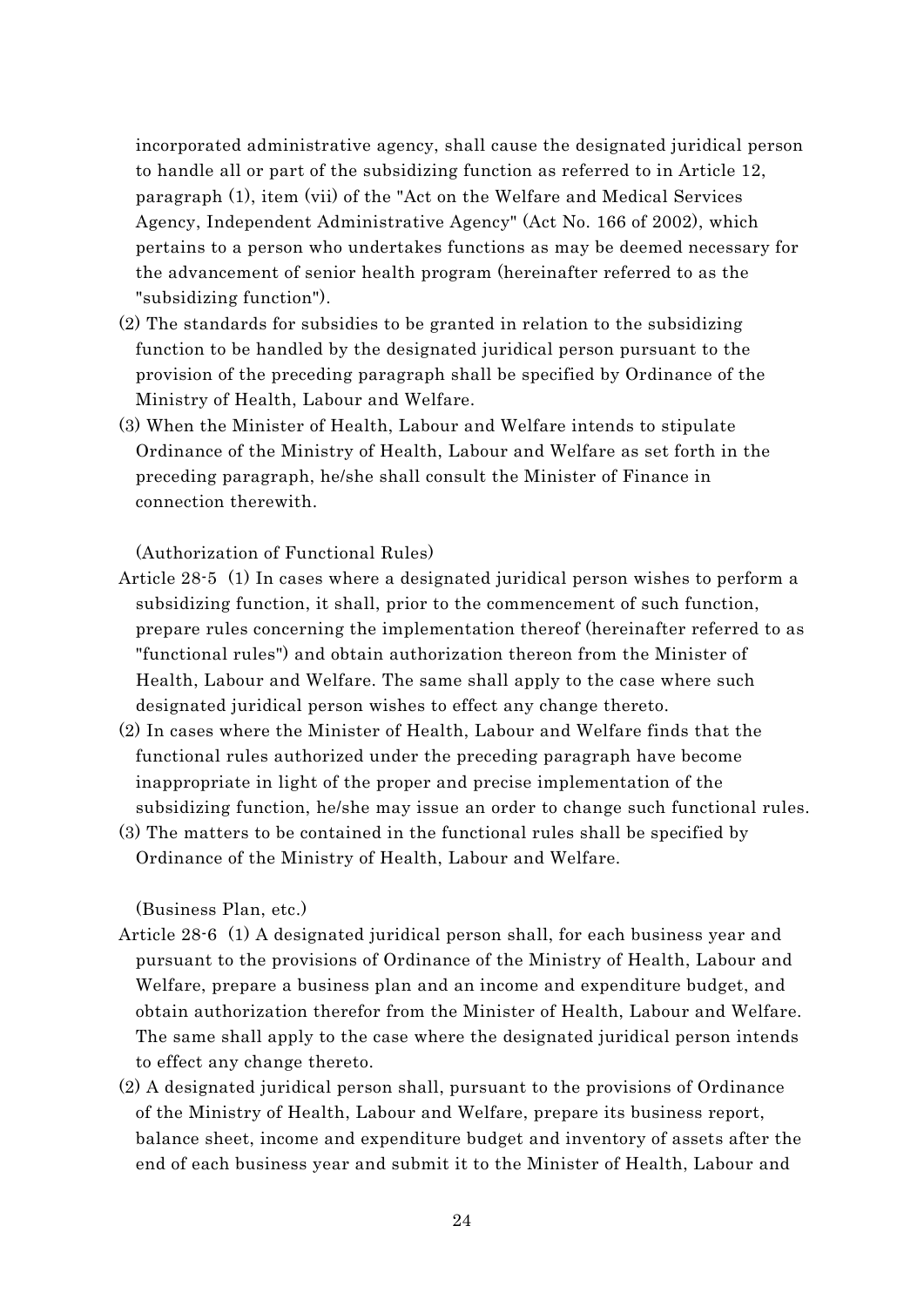Welfare to obtain his/her approval therefor.

(Segregated Accounting)

Article 28-7 In cases where a designated juridical person performs a subsidizing function, it shall organize the accounting so that the accounting pertaining to the subsidizing function can be distinguished from any other type of accounting.

(Grants)

- Article 28-8 The Welfare and Medical Service Agency, as an incorporated administrative agency may, within the budgetary limit, provide the designated juridical person with a part of profits derived from the investment of the fund specified in Article 23, paragraph (1) of the "Act on Welfare and Medical Service Agency, Independent Administrative Agency", as a grant to be allocated to the fund required for its subsidizing function.
- (Delegation to Ordinance of Ministry of Health, Labour and Welfare) Article 28-9 In addition to what is provided for in this Chapter, the necessary matters in relation to the finances and accounting of a designated juridical person in the case where it carries out the subsidizing function shall be as prescribed by Ordinances of the Ministry of Health, Labour and Welfare.

(Dismissal Order)

Article 28-10 In cases where any officer of a designated juridical person has committed a violation of any of the provisions of this Chapter or of any order or disposition issued thereunder, has committed any act in violation of the functional rules authorized under Article 28-5, paragraph (1), or has committed any particularly inappropriate act in relation to the functions set forth in Article 28-3, the Minister of Health, Labour and Welfare may order said designated juridical person to dismiss such officer.

(Status of Officers and Employees as Public Officers)

Article 28-11 For the purpose of the application of the Penal Code (Act No. 45 of 1907) and any other penal provisions, the officers and employees of a designated juridical person engaged in a subsidizing function shall be deemed to be officials engaged in public duties pursuant to the provisions of the laws and regulations.

(Reports and Inspections)

Article 28-12 (1) The Minister of Health, Labour and Welfare may, to the extent necessary for the assurance of the proper management of the functions set forth in Article 28-3, seek from the designated juridical person a report on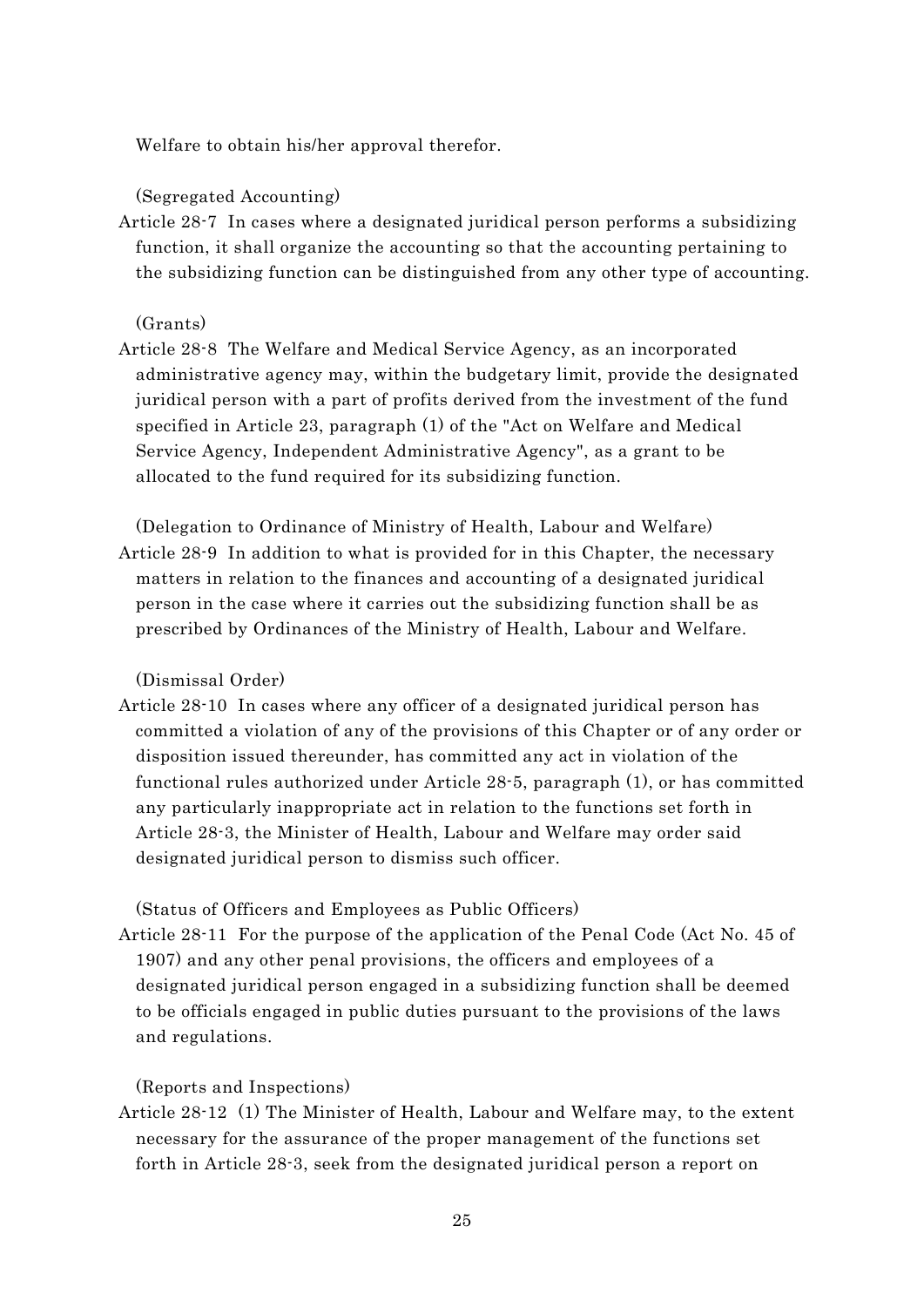matters that he/she finds necessary; or cause his/her officials to question the relevant persons or enter into their offices and to inspect the status of the business and articles such as books and documents.

(2) The provisions of Article 18, paragraphs (3) and (4) shall apply mutatis mutandis to the questioning or on-site inspection set forth in the preceding paragraph. In such case, the term "the preceding two paragraphs" in these provisions shall be deemed to be replaced with "the preceding paragraph"; and the term "paragraphs (1) and (2)" shall be deemed to be replaced with "paragraph (1)."

(Supervisory Orders)

Article 28-13 The Minister of Health, Labour and Welfare may, to the extent necessary for the enforcement of the provisions of this Chapter, issue orders against a designated juridical person, as may be necessary for the supervision of the functions set forth in Article 28-3.

(Rescission, etc. of Designation)

- Article 28-14 (1) In cases where a designated judicial person falls under any of the following items, the Minister of Health, Labour and Welfare may rescind its designation under Article 28-2, paragraph (1), or may specify a period and order the suspension of all or part of the functions set forth in Article 28-3: (i) where the Minister finds the designated juridical person to be unable to
	- implement the functions set forth in Article 28-3 properly and precisely;
	- (ii) where the designated juridical person has committed any wrongful act in the course of obtaining its designation;
	- (iii) where the designated juridical person has committed a violation of any of the provisions of this Chapter, or of any order or disposition issued thereunder; or
	- (iv) where the designated juridical person has carried out its subsidizing function in a manner not in accordance with the functional rules authorized under Article 28-5, paragraph (1).
- (2) In cases where the Minister of Health, Labour and Welfare has rescinded the designation pursuant to the provisions of the preceding paragraph, or has issued an order to suspend all or part of the functions set forth in Article 28-3, he/she shall give a public notice to that effect.

# Chapter IV-3 Fee-Based Homes for the Elderly

(Notification, etc.)

Article 29 (1) A person who wishes to establish a fee-based home for the elderly (meaning a facility to provide services for taking in elderly persons and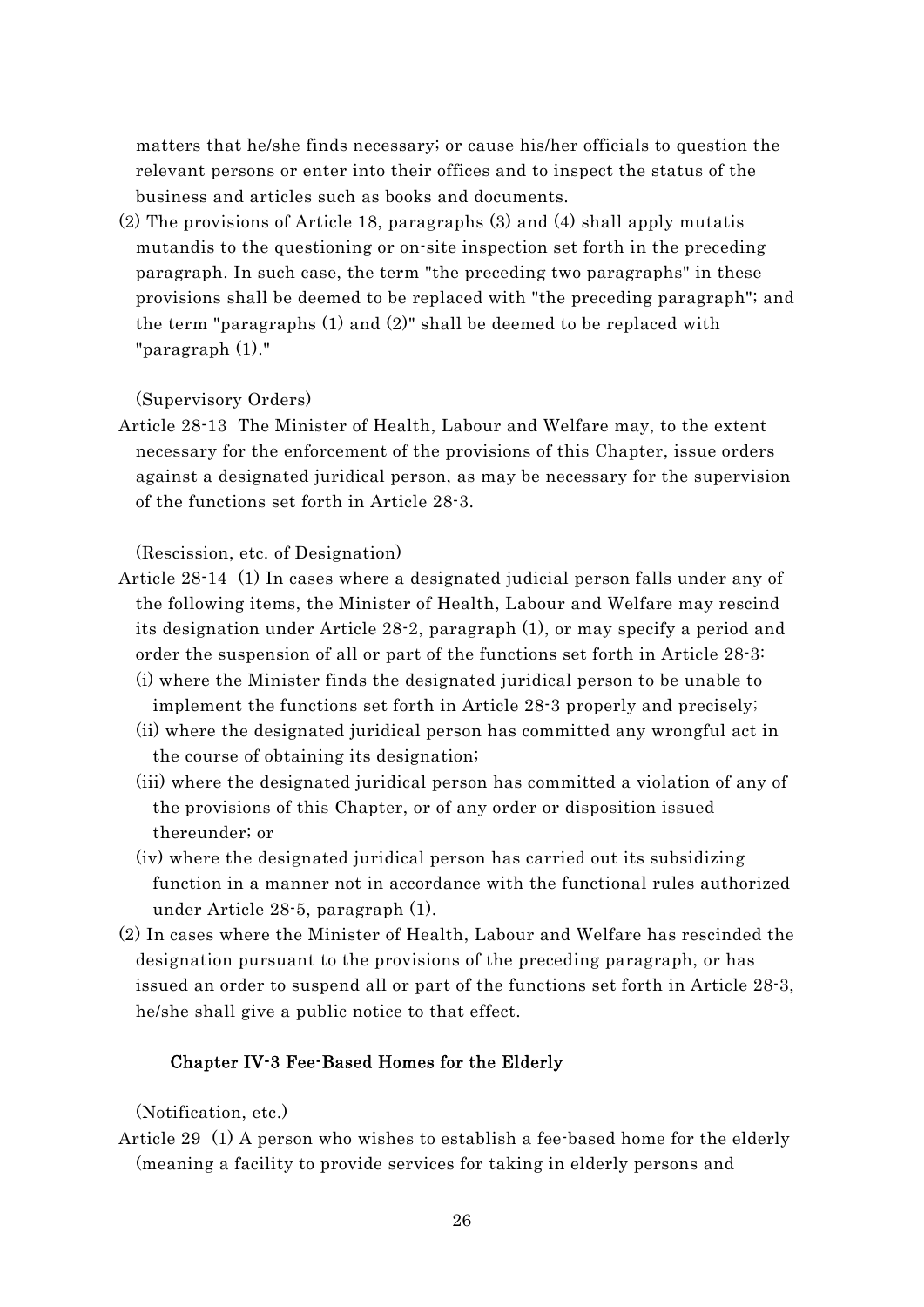providing them with nursing care services such as bathing, using the restroom, meals, etc. and any other services as prescribed by Ordinance of the Ministry of Health, Labour and Welfare that are necessary accommodations to their daily lives (hereinafter referred to as "nursing care, etc.") (including the provision of such services through the entrustment of a third person and also including a promise to provide such services in the future), which excludes welfare facilities for the elderly, residences for daily support services for dementia patients in communal living situations or any other facilities specified by Ordinance of the Ministry of Health, Labour and Welfare; the same shall apply hereinafter) shall, in advance of the establishment thereof, notify the prefectural governor of the district where the facility is to be established of the matters listed in the following items:

- (i) the name of the facility and the location where such facility is to be established;
- (ii) the name of the person who wishes to establish the facility; and the address or name and location thereof;
- (iii) prefectural or municipal ordinances, the articles of incorporation, and any other memorandums of association;
- (iv) the year, month and day when services are to commence;
- (v) the name and address of the director of the facility;
- (vi) the details of the nursing care, etc. to be provided at the facility; and
- (vii) any other matter prescribed by Ordinance of the Ministry of Health, Labour and Welfare.
- (2) A person who has made a notification pursuant to the provisions of the preceding paragraph shall notify the prefectural governor of any change to the matters listed in any of the items in said paragraph, within one month from the day when the change was effected.
- (3) In cases where a person who has filed the notification pursuant to the provisions of paragraph (1) intends to terminate or suspend its services, such person shall, no later than one month prior to the day of the abolition or suspension, notify the prefectural governor to that effect.
- (4) The operator of a fee-based home for the elderly shall, pursuant to the provisions of Ordinance of the Ministry of Health, Labour and Welfare, prepare and preserve record books and documents on the business activities of such feebased home for the elderly.
- (5) The operator of a fee-based home for the elderly shall, pursuant to the provisions of Ordinance of the Ministry of Health, Labour and Welfare, disclose to a person who is or plans to become a resident of such fee-based home for the elderly the details of the nursing care, etc. provided thereby and provide him/her with information on any other matters specified by Ordinance of the Ministry of Health, Labour and Welfare.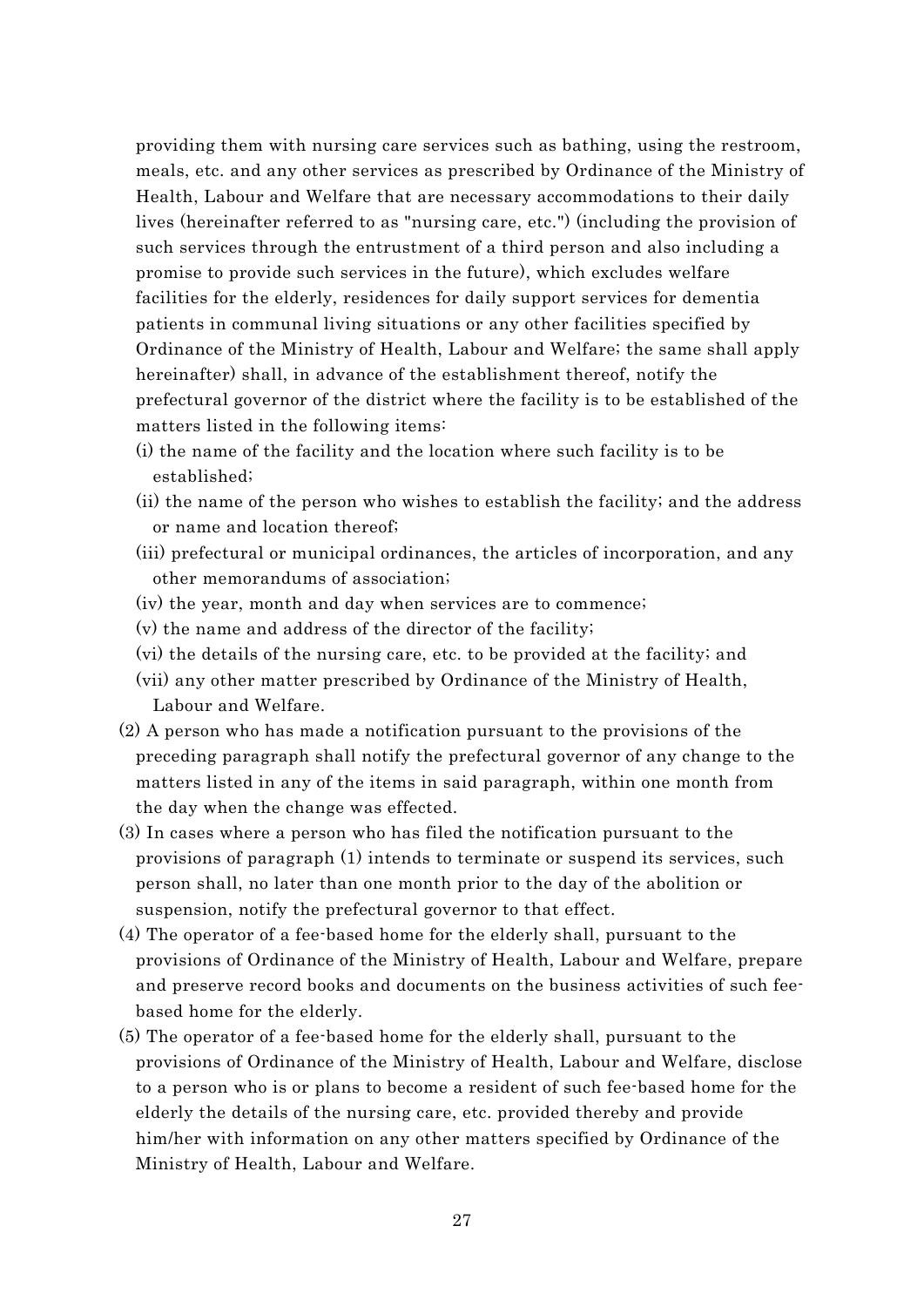- (6) The operator of a fee-based home for the elderly which has received, as an advance payment, a lump-sum payment for all or part of the rent periodically receivable during the elderly person's lifetime or any other payment prescribed by Ordinance of the Ministry of Health, Labour and Welfare, shall expressly disclose in writing the basis of the calculation of such advance payment; and shall, in order to be prepared for circumstances whereby such provider would bear the obligation to reimburse such advance payment, implement the necessary protective measures pursuant to the provisions of Ordinance of the Ministry of Health, Labour and Welfare.
- (7) A prefectural governor may, for the purpose of achieving the purposes of this Act, seek from the operator or director of a fee-based home for the elderly or from a person who has been entrusted by the operator to provide nursing care, etc. (hereinafter referred to as the "entrusted nursing care provider, etc.") a report on the matters related to the status of the management of such home or any other matter as may be deemed necessary; or cause his/her officials to question the relevant persons or enter into the office or place of operation of said fee-based home for the elderly or the entrusted nursing care provider, etc. and inspect the equipment, books, documents and any other articles.
- (8) The provisions of Article 18, paragraphs (3) and (4) shall apply mutatis mutandis to the questioning and on-site inspection as set forth in the preceding paragraph.
- (9) In cases where a prefectural governor finds a provider of a fee-based home for the elderly to have committed a violation of any of the provisions of paragraphs (4) to (6) inclusive, to have committed any unjust act in connection with the treatment of a resident of the fee-based home for the elderly (hereinafter referred to as a "resident"), or to have committed any act which would prejudice the interests of a resident in the course of the management of such home, or in any other cases where such prefectural governor finds it necessary for the protection of residents, he/she may order such provider to implement the measures necessary for the improvement thereof.
- (10) In cases where a prefectural governor has issued an order pursuant to the provision of the preceding paragraph, he/she shall give a public notice to that effect.

(Associations of Fee-Based Homes for the Elderly)

Article 30 (1) A general incorporated association which uses in its name the characters "association of fee-based homes for the elderly" may be incorporated, provided that the articles of association thereof provide that it aims to protect the residents of fee-based homes for the elderly and to contribute to the sound development of fee-based homes for the elderly, and provided further that the members thereof (hereinafter referred to as "members") shall be constituted by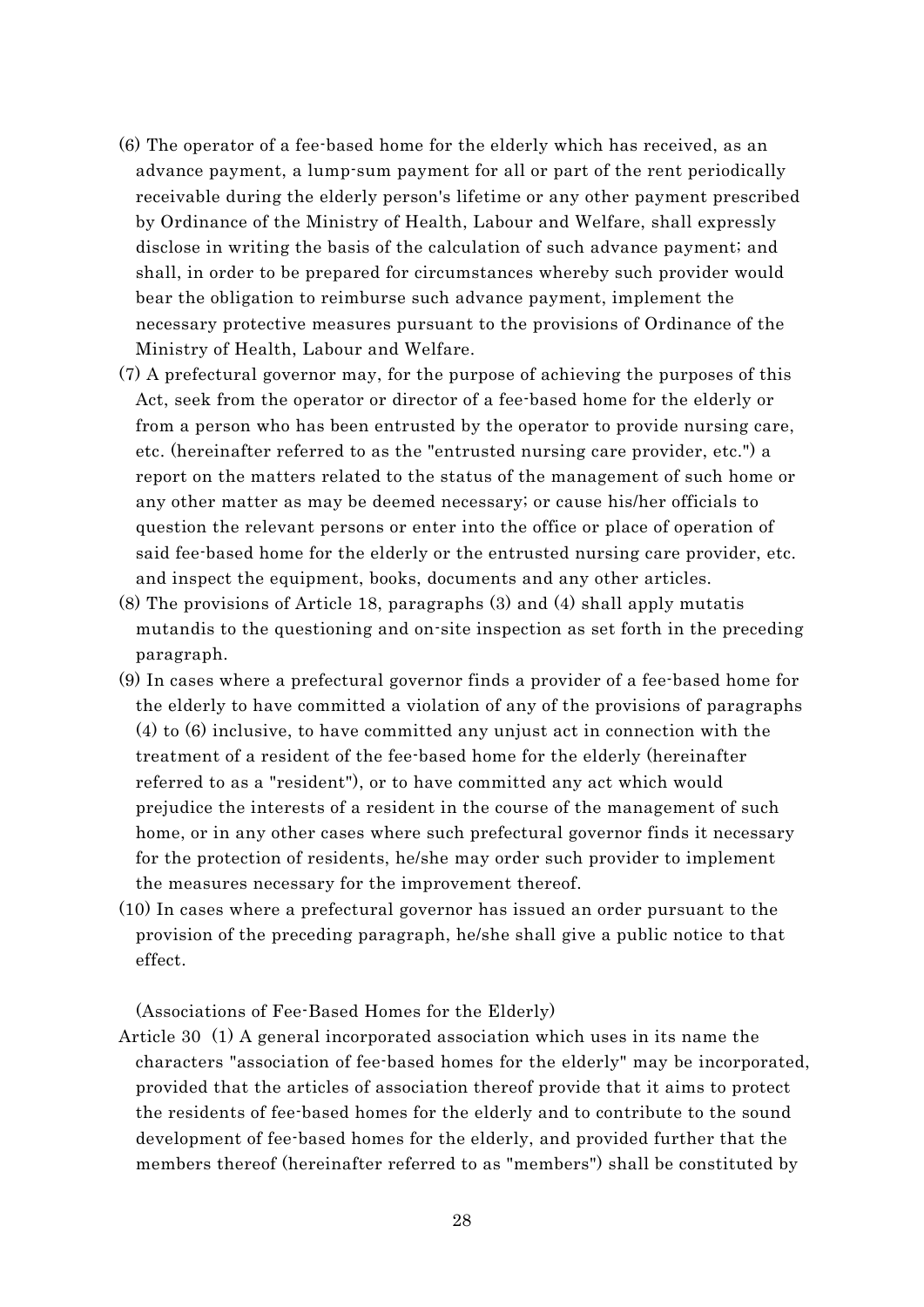providers of fee-based homes for the elderly.

- (2) The provisions of the articles of association as prescribed in the preceding paragraph may not be changed.
- (3) A general incorporated association as referred to in paragraph (1) (hereinafter referred to as an "association") shall, upon the incorporation thereof, notify the Minister of Health, Labour and Welfare to that effect within two weeks from the incorporation thereof, attaching copies of its certificate of registered matters and articles of association.
- (4) The association shall make the members list available for public inspection.

(Restrictions on Name Use)

- Article 31 (1) No person other than an association may use in its name the characters "association of fee-based homes for the elderly."
- (2) A person who is not a member of an association may not use in its name the characters "member of the association of fee-based homes for the elderly."

(Functions of an Association)

- Article 31-2 (1) An association shall, for the achievement of the purposes thereof, conduct the following functions:
	- (i) functions to provide members with guidance and recommendations or any other functions so as to ensure compliance with the provisions of this Act and any other laws and regulations in the course of the management of the relevant fee-based home for the elderly;
	- (ii) functions to provide members with guidance and recommendations or any other functions so as to ensure the protection of residents of fee-based homes for the elderly established by members, by such means as the assurance of the adequacy of the terms and conditions of the contract, and so as to afford treatment from the viewpoint of the residents, in the course of the management of such fee-based homes for the elderly;
	- (iii) handling complaints raised by residents, etc. in relation to the equipment and management of fee-based homes for the elderly established by members;
	- (iv) training aimed at the improvement of the competencies of staff members of fee-based homes for the elderly; and
	- (v) public relations concerning fee-based homes for the elderly and any other functions as may be necessary for achieving the purposes of the association.
- (2) In cases where the association has received from any resident, etc. of a feebased home for the elderly established by the association members any request for handling complaints about the equipment and the management of such feebased homes for the elderly, and where the association deems it necessary, it may seek a written or oral explanation from the relevant member or request such member to submit relevant materials.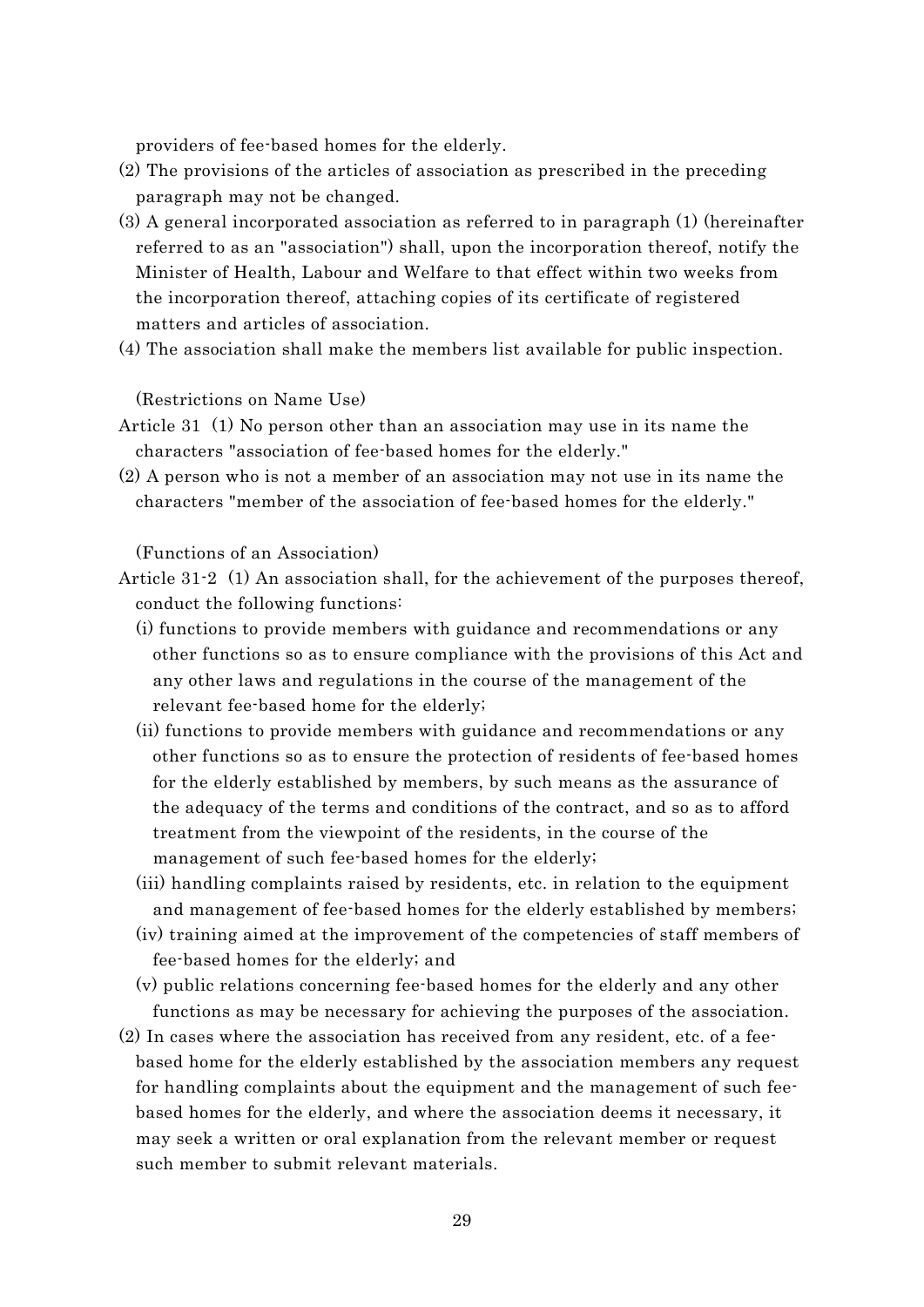(3) In cases where the association has made a request pursuant to the provision of the preceding paragraph, the member so requested may not refuse it unless there are any justifiable grounds therefor.

(Supervision)

- Article 31-3 (1) The functions of the association shall be subject to the supervision of the Minister of Health, Labour and Welfare.
- (2) In cases where the Minister of Health, Labour and Welfare finds it necessary for the assurance of the proper implementation of the functions as set forth in paragraph (1) of the preceding Article, he/she may issue an order against the association, as may be necessary for the supervision of such functions.

(Cooperation with the Minister of Health, Labour and Welfare)

Article 31-4 The Minister of Health, Labour and Welfare may, for the purpose of the smooth enforcement of the provisions of this Chapter and pursuant to the provisions of Ordinance of the Ministry of Health, Labour and Welfare, have an association provide cooperation as to the notification, reporting or any other necessary matters as provided for in such provisions.

(On-Site Inspections, etc.)

- Article 31-5 (1) The Minister of Health, Labour and Welfare may, to the extent necessary for the enforcement of the provisions of this Chapter, order an association to submit a report or materials related to its business or properties; or to cause the officials to question the relevant persons or to enter into the association's office, and to inspect the status of its business or properties or articles such as books and documents.
- (2) The provisions of Article 18, paragraphs (3) and (4) shall apply mutatis mutandis to the questioning or on-site inspection referred to in the preceding paragraph. In this case, the term "the preceding two paragraphs" in paragraph (3) of said Article and the term "paragraphs (1) and (2)" in paragraph (4) of said Article shall be deemed to be replaced with "Article 31-5, paragraph (1)," respectively.

# Chapter V Miscellaneous Provisions

(Requests for a Ruling)

Article 32 In cases where the mayor of a municipality finds it especially necessary for the welfare of a person who is 65 years of age or older, he/she may file a request for a ruling as set forth in Article 7, Article 11, Article 13, paragraph (2), Article 15, paragraph (1), Article 17, paragraph (1), Article 876- 4, paragraph (1) or Article 876-9, paragraph (1) of the Civil Code.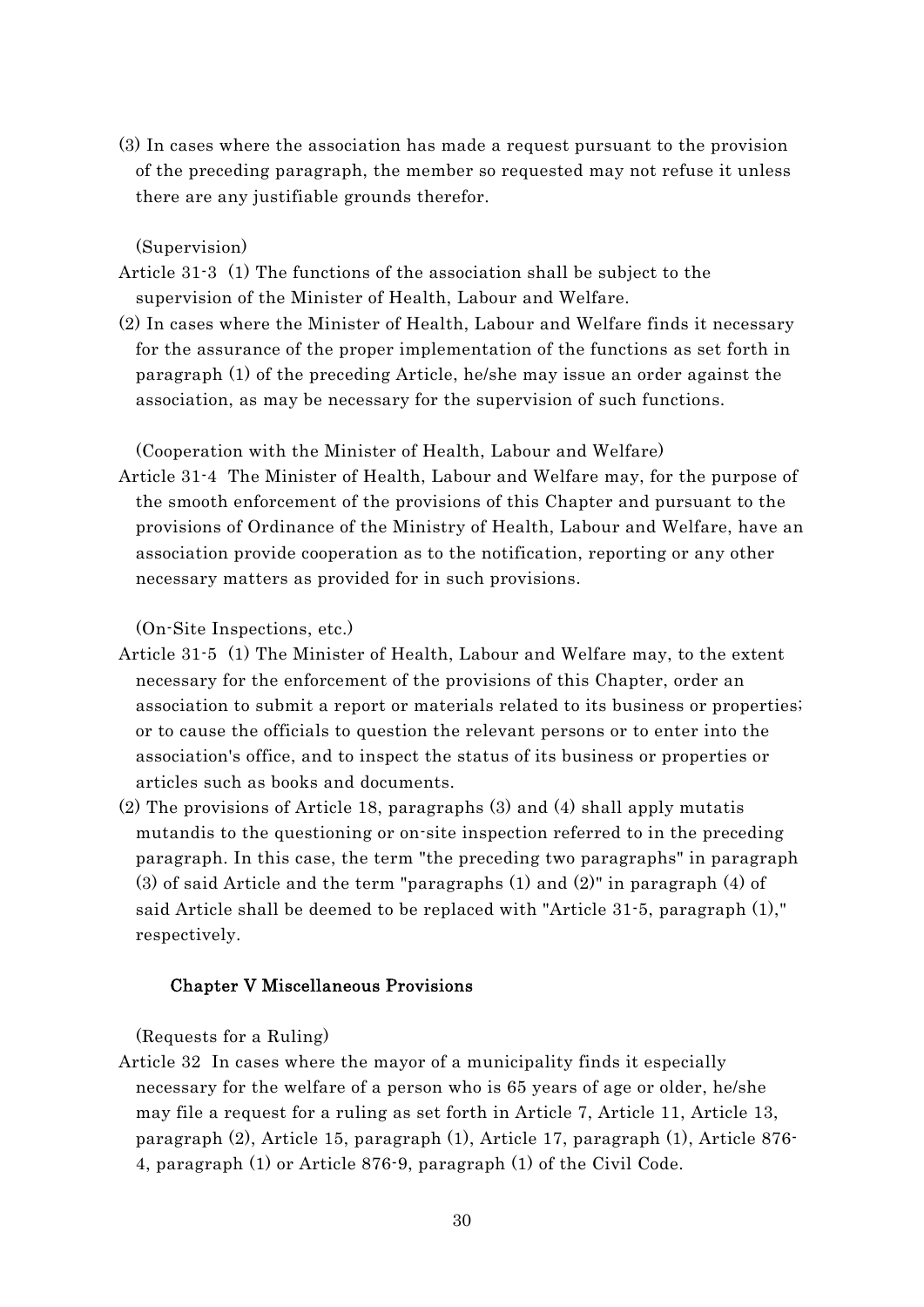(Town/Village Special District Authority, etc.)

Article 33 For the purpose of the application of this Act, in cases where a town/village has established a welfare office by forming a special district authority or cross-regional federation, such special district authority or crossregional federation shall be deemed to be a town/village which has established the welfare office.

(Special Provisions for Large Cities, etc.)

Article 34 With regard to designated cities as set forth in Article 252-19, paragraph (1) of the Local Autonomy Act (hereinafter referred to as a "designated city") and core cities as set forth in Article 252-22, paragraph (1) of said Act (hereinafter collectively referred to as a "core city"), the functions provided for in this Act that are to be handled by prefectures and that are specified by Cabinet Order shall be handled by the designated city or core city (hereinafter referred to as the "designated city, etc."), pursuant to the provisions of Cabinet Order. In this case, the provisions of this Act which refer to a prefecture shall apply to a designated city, etc. as if such provisions were those referring to the designated city, etc.

(Administration of Functions by the Minister of Health, Labour and Welfare in Cases of Emergency)

- Article 34-2 (1) In cases where the Minister of Health, Labour and Welfare finds it urgently necessary for the protection of the residents of a nursing home for the elderly, intensive care home for the elderly or fee-based home for the elderly, the Minister of Health, Labour and Welfare or the prefectural governor shall handle the functions which fall within the scope of the authority granted to a prefectural governor pursuant to the provisions of Article 18, paragraph (2) and Article 19, paragraph (1) (excluding the rescission of authorization pursuant to the provision of said paragraph) or functions which fall within the scope of the authority granted to a prefectural governor pursuant to the provisions of Article 29, paragraphs (7) and (9).
- (2) In the case referred to in the preceding paragraph, the provisions of this Act which refer to a prefectural governor (limited to provisions pertaining to the relevant functions (excluding Article 19, paragraph (2))) shall apply to the Minister of Health, Labour and Welfare, as if such provisions were those referring to the Minister of Health, Labour and Welfare.
- (3) In the case referred to in paragraph (1), if the Minister of Health, Labour and Welfare or the prefectural governor is to handle the functions, he/she shall do so in close collaboration with the other.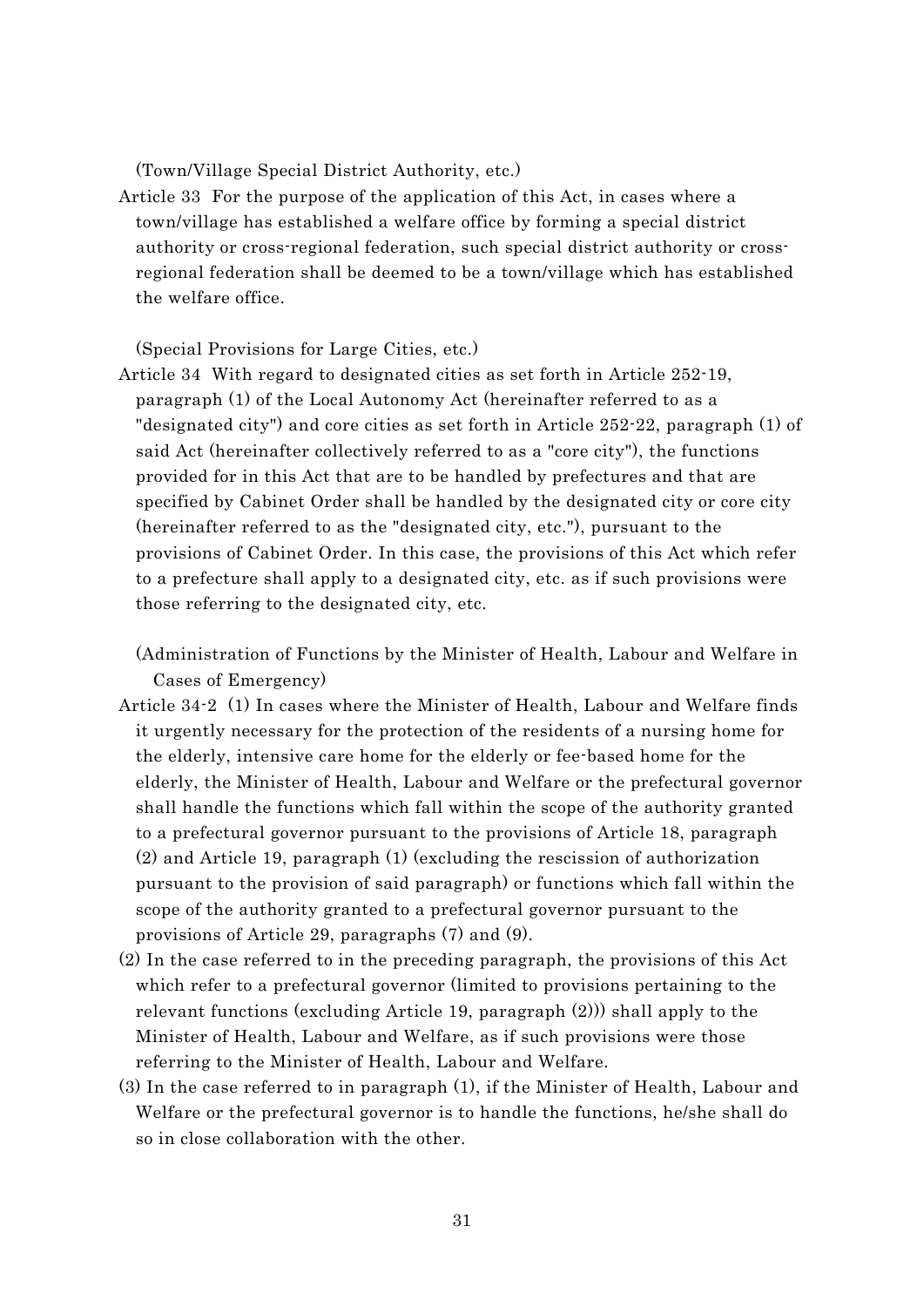(The Japanese Red Cross Society)

Article 35 For the purpose of the application of this Act, the Japanese Red Cross Society shall be deemed to be a social welfare corporation.

(Commissioning of Investigations and Requests for Reports) Article 36 When a municipality finds it necessary in relation to welfare measures, it may commission public agencies to conduct an investigation on the status of the assets or income of an elderly person who is or will be subject to such measures or a person who has an obligation to support him/her, or to seek a report thereon from a bank, trust company, the elderly person or a person who has an obligation to support him/her, the elderly person's employer or any other relevant persons.

### (Order for Enforcement)

Article 37 Unless otherwise specifically provided for in this Act, the procedures for the enforcement of this Act and any other detailed regulations necessary for the execution thereof shall be prescribed by Ordinance of the Ministry of Health, Labour and Welfare.

### Chapter VI Penal Provisions

- Article 38 A person who has committed a violation of Article 20-7-2, paragraph (2) shall be punished by imprisonment with work for not more than one year or a fine of not more than one million yen.
- Article 39 A person who has committed a violation of an order issued under Article 18-2, paragraph (1) or Article 29, paragraph (9) shall be punished by imprisonment with work for not more than six months or a fine of not more than fifty hundred thousand yen.
- Article 40 In cases where any of the following items apply, the person who has committed the violation shall be punished by fine of not more than three hundred thousand yen:
	- (i) a person who has failed to make a report under Article 28-12, paragraph (1) or Article 29, paragraph (7) or has made a false report, has failed to answer or given a false answer to the questioning set forth in these provisions, or has refused, obstructed or avoided the inspection set forth in these provisions;
	- (ii) a person who has failed to make a notification under Article 29, paragraphs (1) to (3) inclusive or has made a false notification;
	- (iii) any person who, in violation of the provisions of Article 31, paragraph (2),